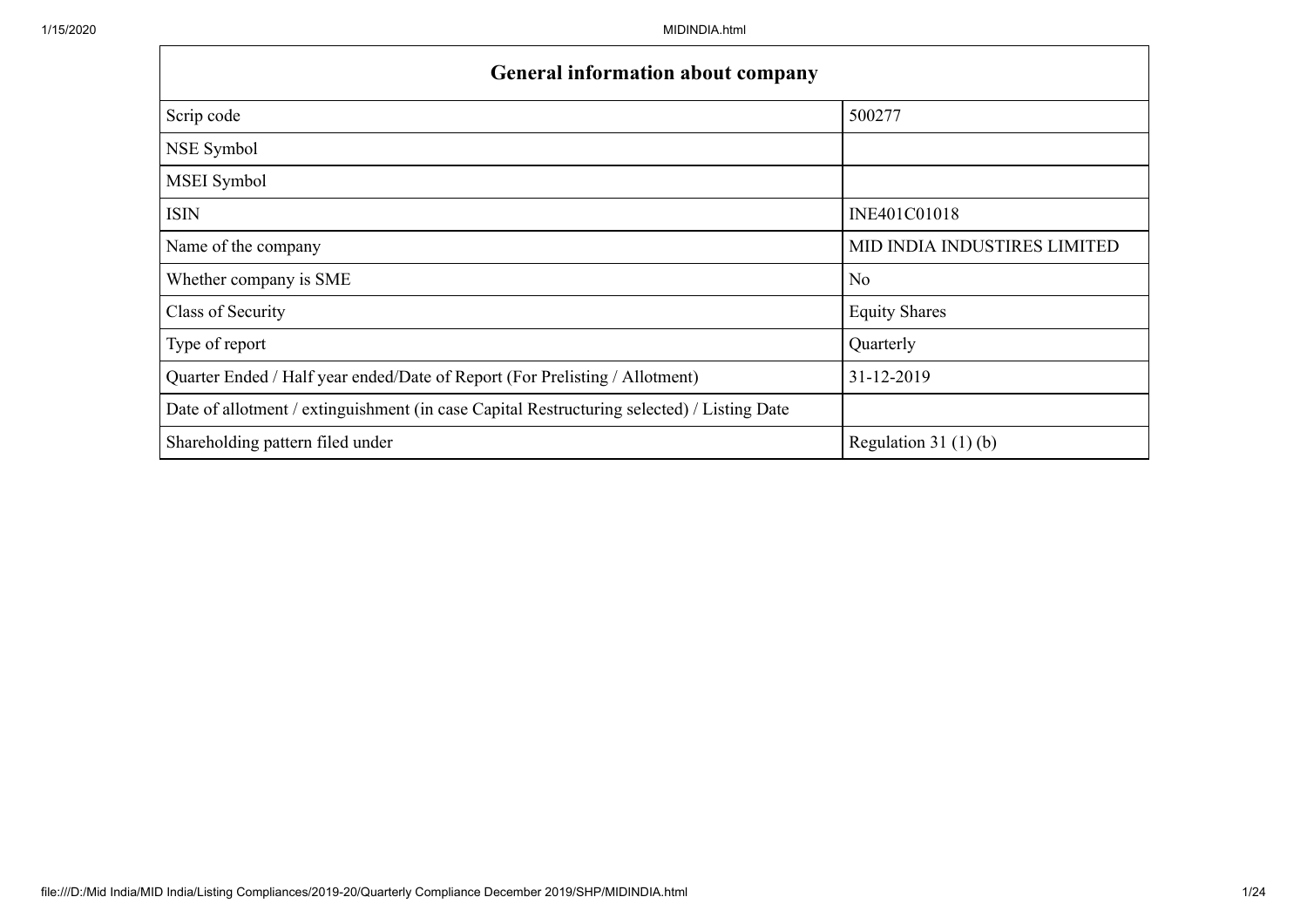|                          | <b>Declaration</b>                                                                        |                |                                |                       |                             |  |  |  |  |  |  |  |  |
|--------------------------|-------------------------------------------------------------------------------------------|----------------|--------------------------------|-----------------------|-----------------------------|--|--|--|--|--|--|--|--|
| Sr.<br>No.               | Particular                                                                                | Yes/No         | Promoter and<br>Promoter Group | Public<br>shareholder | Non Promoter-<br>Non Public |  |  |  |  |  |  |  |  |
|                          | Whether the Listed Entity has issued any partly paid up shares?                           | N <sub>o</sub> | No                             | N <sub>o</sub>        | No                          |  |  |  |  |  |  |  |  |
| $\overline{2}$           | Whether the Listed Entity has issued any Convertible Securities                           | N <sub>o</sub> | No                             | N <sub>o</sub>        | N <sub>o</sub>              |  |  |  |  |  |  |  |  |
| 3                        | Whether the Listed Entity has issued any Warrants?                                        | N <sub>o</sub> | No                             | N <sub>o</sub>        | N <sub>o</sub>              |  |  |  |  |  |  |  |  |
| $\overline{\mathcal{A}}$ | Whether the Listed Entity has any shares against which<br>depository receipts are issued? | N <sub>o</sub> | No                             | No                    | N <sub>o</sub>              |  |  |  |  |  |  |  |  |
| 5                        | Whether the Listed Entity has any shares in locked-in?                                    | N <sub>o</sub> | No                             | N <sub>o</sub>        | No                          |  |  |  |  |  |  |  |  |
| 6                        | Whether any shares held by promoters are pledge or otherwise<br>encumbered?               | N <sub>o</sub> | No                             |                       |                             |  |  |  |  |  |  |  |  |
|                          | Whether company has equity shares with differential voting<br>rights?                     | N <sub>o</sub> | N <sub>o</sub>                 | N <sub>o</sub>        | No                          |  |  |  |  |  |  |  |  |
| 8                        | Whether the listed entity has any significant beneficial owner?                           | Yes            |                                |                       |                             |  |  |  |  |  |  |  |  |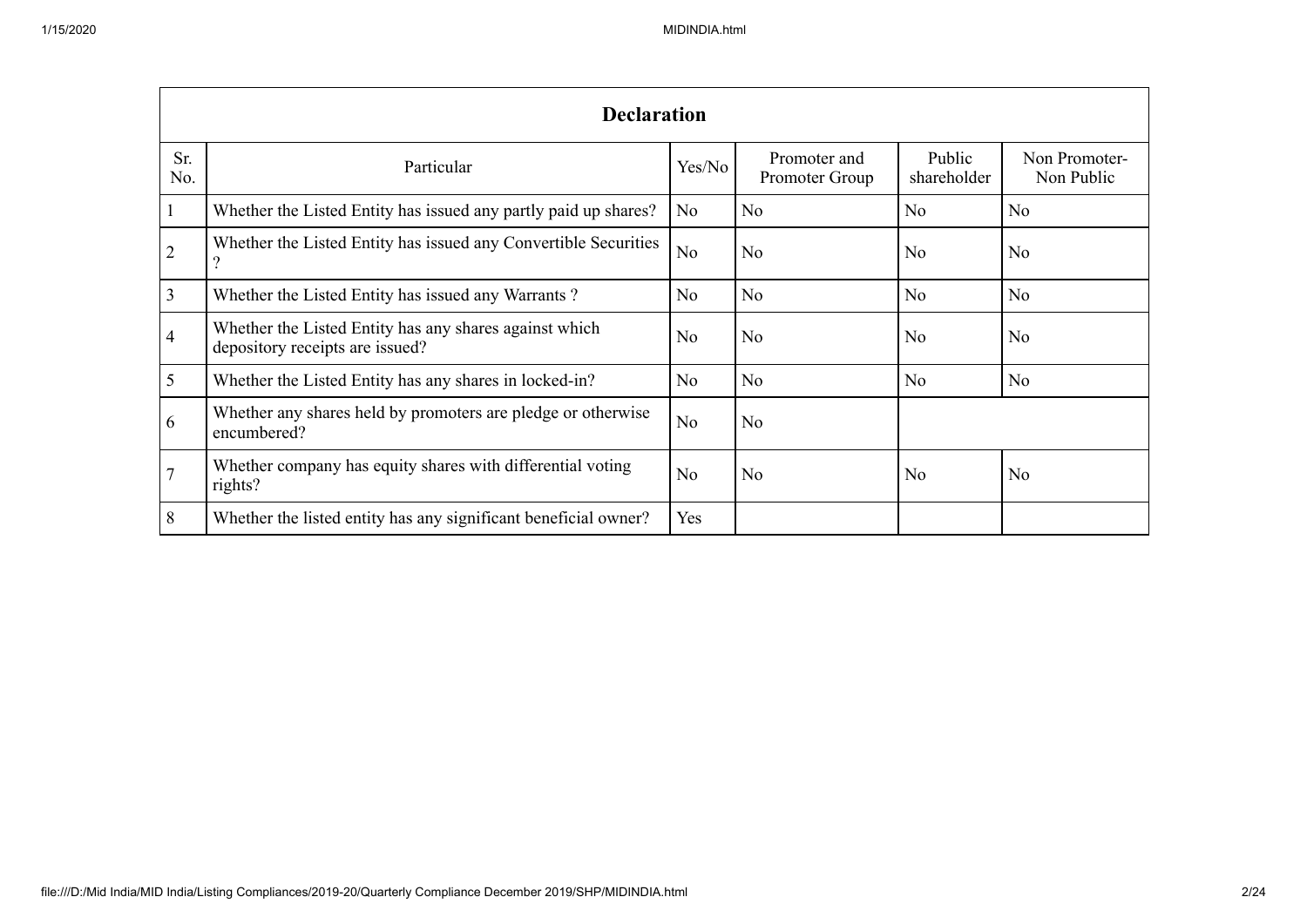|                 | <b>Table I - Summary Statement holding of specified securities</b> |              |                      |                             |                          |                                                                |                                                                            |                           |               |          |                     |  |  |  |
|-----------------|--------------------------------------------------------------------|--------------|----------------------|-----------------------------|--------------------------|----------------------------------------------------------------|----------------------------------------------------------------------------|---------------------------|---------------|----------|---------------------|--|--|--|
|                 | Category                                                           | Nos. Of      | No. of<br>fully paid | No. Of<br>Partly<br>paid-up | No. Of<br>shares         | Shareholding as a<br>Total nos.<br>% of total no. of<br>shares | Number of Voting Rights held in each<br>class of securities (IX)           |                           |               |          |                     |  |  |  |
| Category<br>(I) | of<br>shareholder                                                  | shareholders | up equity<br>shares  | equity                      | underlying<br>Depository | held (VII)                                                     | shares (calculated<br>as per SCRR,<br>1957) (VIII) As a<br>% of $(A+B+C2)$ | No of Voting (XIV) Rights |               |          | Total as a          |  |  |  |
|                 | (II)                                                               | (III)        | held $(IV)$          | shares<br>held<br>(V)       | Receipts<br>(VI)         | $= (IV) +$<br>$(V)$ + $(VI)$                                   |                                                                            | Class eg:<br>X            | Class<br>eg:y | Total    | $%$ of<br>$(A+B+C)$ |  |  |  |
| (A)             | Promoter<br>$\&$<br>Promoter<br>Group                              | 12           | 8298454              |                             |                          | 8298454                                                        | 50.91                                                                      | 8298454                   |               | 8298454  | 50.91               |  |  |  |
| (B)             | Public                                                             | 15851        | 8001546              |                             |                          | 8001546                                                        | 49.09                                                                      | 8001546                   |               | 8001546  | 49.09               |  |  |  |
| (C)             | Non<br>Promoter-<br>Non Public                                     |              |                      |                             |                          |                                                                |                                                                            |                           |               |          |                     |  |  |  |
| (C1)            | Shares<br>underlying<br><b>DRs</b>                                 |              |                      |                             |                          |                                                                |                                                                            |                           |               |          |                     |  |  |  |
| (C2)            | Shares held<br>by<br>Employee<br>Trusts                            |              |                      |                             |                          |                                                                |                                                                            |                           |               |          |                     |  |  |  |
|                 | Total                                                              | 15863        | 16300000             |                             |                          | 16300000                                                       | 100                                                                        | 16300000                  |               | 16300000 | 100                 |  |  |  |

 $\overline{\phantom{0}}$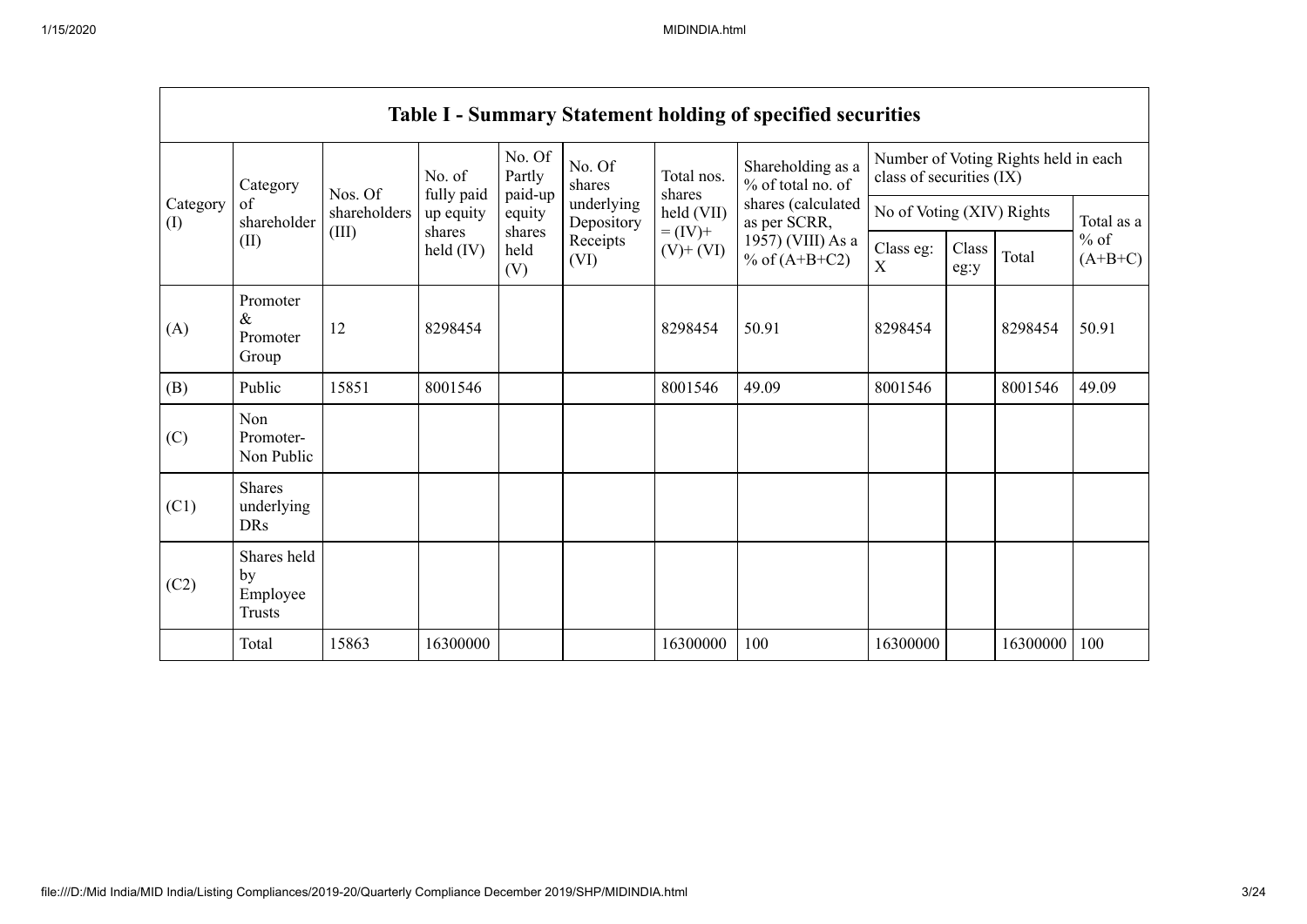|                 |                                                |                                                                                          |                                                                             |                                                           | <b>Table I - Summary Statement holding of specified securities</b>                         |                                                                                |                        |                                                  |                                                    |                                       |
|-----------------|------------------------------------------------|------------------------------------------------------------------------------------------|-----------------------------------------------------------------------------|-----------------------------------------------------------|--------------------------------------------------------------------------------------------|--------------------------------------------------------------------------------|------------------------|--------------------------------------------------|----------------------------------------------------|---------------------------------------|
| Category<br>(I) | Category<br>of<br>shareholder<br>(II)          | No. Of<br><b>Shares</b><br>Underlying<br>Outstanding<br>convertible<br>securities<br>(X) | No. of<br><b>Shares</b><br>Underlying<br>Outstanding<br>Warrants<br>$(X_i)$ | No. Of Shares<br>Underlying<br>Outstanding<br>convertible | Shareholding, as a %<br>assuming full<br>conversion of<br>convertible securities (         |                                                                                | Number of<br>Locked in | <b>Shares</b><br>(XIII)                          | Number of<br>pledged or<br>otherwise<br>encumbered | Number of<br>equity shares<br>held in |
|                 |                                                |                                                                                          |                                                                             | securities and<br>No. Of<br>Warrants (Xi)<br>(a)          | as a percentage of<br>diluted share capital)<br>$(XI) = (VII)+(X) As a %$<br>of $(A+B+C2)$ | shares (XII)<br>As a<br>$%$ of<br>No.<br>total<br>Shares<br>(a)<br>held<br>(b) | No.<br>(a)             | As a<br>$%$ of<br>total<br>Shares<br>held<br>(b) | dematerialized<br>form $(XIV)$                     |                                       |
| (A)             | Promoter<br>$\&$<br>Promoter<br>Group          |                                                                                          |                                                                             |                                                           | 50.91                                                                                      |                                                                                |                        |                                                  |                                                    | 8298454                               |
| (B)             | Public                                         |                                                                                          |                                                                             |                                                           | 49.09                                                                                      |                                                                                |                        |                                                  |                                                    | 2476076                               |
| (C)             | Non<br>Promoter-<br>Non Public                 |                                                                                          |                                                                             |                                                           |                                                                                            |                                                                                |                        |                                                  |                                                    |                                       |
| (C1)            | <b>Shares</b><br>underlying<br><b>DRs</b>      |                                                                                          |                                                                             |                                                           |                                                                                            |                                                                                |                        |                                                  |                                                    |                                       |
| (C2)            | Shares held<br>by<br>Employee<br><b>Trusts</b> |                                                                                          |                                                                             |                                                           |                                                                                            |                                                                                |                        |                                                  |                                                    |                                       |
|                 | Total                                          |                                                                                          |                                                                             |                                                           | 100                                                                                        |                                                                                |                        |                                                  |                                                    | 10774530                              |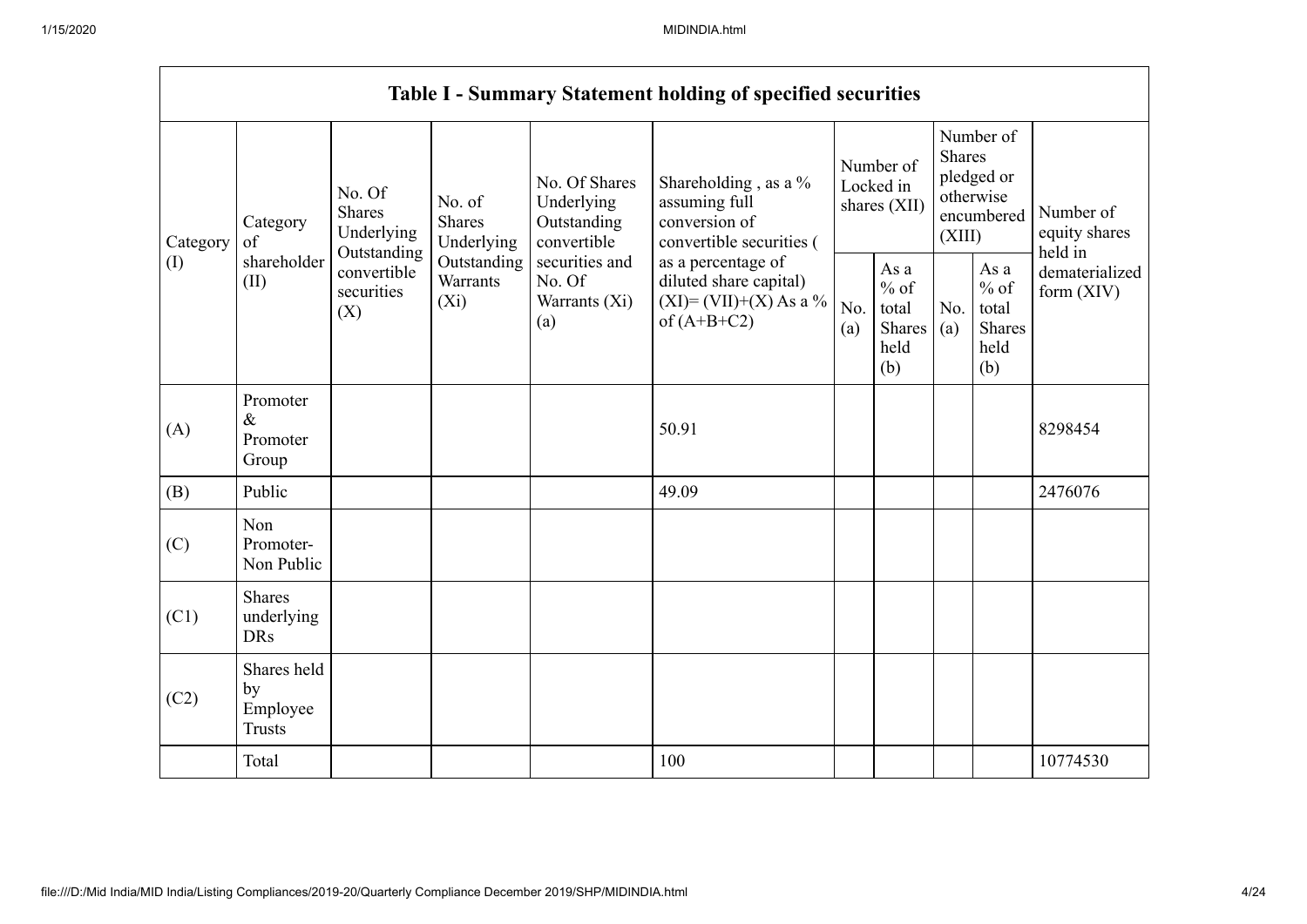|                                                                                                |                                                                                      |                         |                                   | No.<br><b>Of</b>                | No. Of                             | Total nos.                  | Shareholding<br>as a % of                            | Table II - Statement showing shareholding pattern of the Promoter and Promoter Group<br>Number of Voting Rights held in each<br>class of securities (IX)<br>No of Voting (XIV) Rights<br>Class eg:<br>Class<br>$\mathbf X$<br>eg:y<br>7125454<br>1173000<br>8298454<br>8298454 |  |         |                                 |
|------------------------------------------------------------------------------------------------|--------------------------------------------------------------------------------------|-------------------------|-----------------------------------|---------------------------------|------------------------------------|-----------------------------|------------------------------------------------------|--------------------------------------------------------------------------------------------------------------------------------------------------------------------------------------------------------------------------------------------------------------------------------|--|---------|---------------------------------|
| Sr.                                                                                            | Category &<br>Name of the                                                            | Nos. Of<br>shareholders | No. of<br>fully paid<br>up equity | Partly<br>paid-<br>up           | shares<br>underlying<br>Depository | shares<br>held<br>$(VII) =$ | total no. of<br>shares<br>(calculated as             |                                                                                                                                                                                                                                                                                |  |         | Total<br>as a $\%$              |
|                                                                                                | Shareholders (I)                                                                     | (III)                   | shares<br>held $(IV)$             | equity<br>shares<br>held<br>(V) | Receipts<br>(VI)                   | $(IV)+$<br>$(V)$ + $(VI)$   | per SCRR,<br>1957) (VIII)<br>As a % of<br>$(A+B+C2)$ |                                                                                                                                                                                                                                                                                |  | Total   | of<br>Total<br>Voting<br>rights |
| $\boldsymbol{\rm{A}}$                                                                          | Table II - Statement showing shareholding pattern of the Promoter and Promoter Group |                         |                                   |                                 |                                    |                             |                                                      |                                                                                                                                                                                                                                                                                |  |         |                                 |
| (1)                                                                                            | Indian                                                                               |                         |                                   |                                 |                                    |                             |                                                      |                                                                                                                                                                                                                                                                                |  |         |                                 |
| (a)                                                                                            | Individuals/Hindu<br>undivided Family                                                | $11\,$                  | 7125454                           |                                 |                                    | 7125454                     | 43.71                                                |                                                                                                                                                                                                                                                                                |  | 7125454 | 43.71                           |
| (d)                                                                                            | Any Other<br>(specify)                                                               | 1                       | 1173000                           |                                 |                                    | 1173000                     | 7.2                                                  |                                                                                                                                                                                                                                                                                |  | 1173000 | 7.2                             |
| Sub-Total<br>(A)(1)                                                                            |                                                                                      | 12                      | 8298454                           |                                 |                                    | 8298454                     | 50.91                                                |                                                                                                                                                                                                                                                                                |  | 8298454 | 50.91                           |
| (2)                                                                                            | Foreign                                                                              |                         |                                   |                                 |                                    |                             |                                                      |                                                                                                                                                                                                                                                                                |  |         |                                 |
| Total<br>Shareholding<br>of Promoter<br>and<br>Promoter<br>Group $(A)=$<br>$(A)(1)+(A)$<br>(2) |                                                                                      | 12                      | 8298454                           |                                 |                                    | 8298454                     | 50.91                                                |                                                                                                                                                                                                                                                                                |  | 8298454 | 50.91                           |
| $\, {\bf B}$                                                                                   | Table III - Statement showing shareholding pattern of the Public shareholder         |                         |                                   |                                 |                                    |                             |                                                      |                                                                                                                                                                                                                                                                                |  |         |                                 |
| (1)                                                                                            | Institutions                                                                         |                         |                                   |                                 |                                    |                             |                                                      |                                                                                                                                                                                                                                                                                |  |         |                                 |
| (f)                                                                                            | Financial<br>Institutions/<br><b>Banks</b>                                           | 3                       | 40800                             |                                 |                                    | 40800                       | 0.25                                                 | 40800                                                                                                                                                                                                                                                                          |  | 40800   | 0.25                            |
|                                                                                                |                                                                                      |                         |                                   |                                 |                                    |                             |                                                      |                                                                                                                                                                                                                                                                                |  |         |                                 |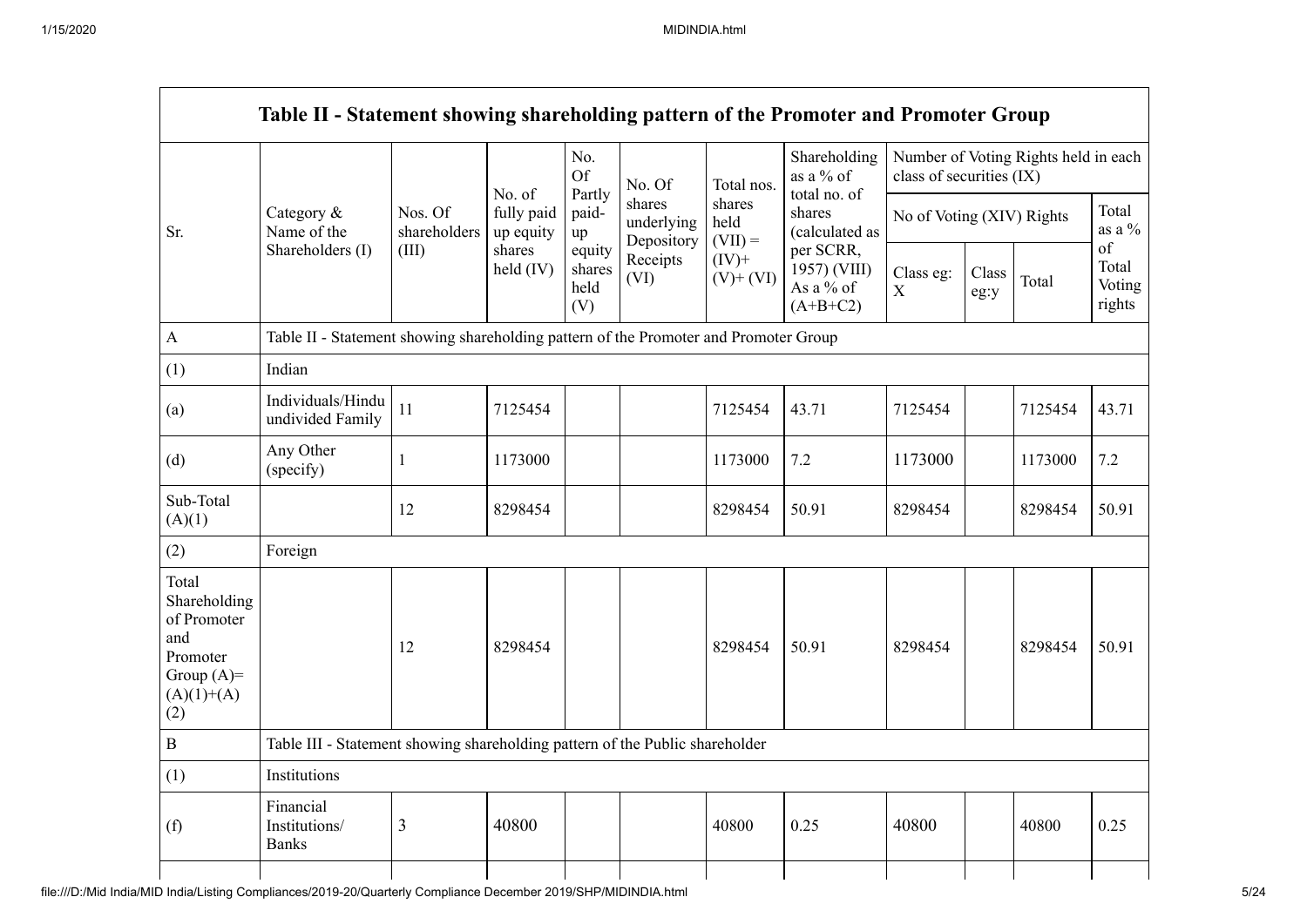| 1/15/2020 |                                                                               |                                                                                                                     |       |          | MIDINDIA.html |          |       |          |          |       |
|-----------|-------------------------------------------------------------------------------|---------------------------------------------------------------------------------------------------------------------|-------|----------|---------------|----------|-------|----------|----------|-------|
|           | Sub-Total<br>(B)(1)                                                           |                                                                                                                     | 3     | 40800    |               | 40800    | 0.25  | 40800    | 40800    | 0.25  |
|           | (3)                                                                           | Non-institutions                                                                                                    |       |          |               |          |       |          |          |       |
|           | (a(i))                                                                        | Individuals -<br>i.Individual<br>shareholders<br>holding nominal<br>share capital up<br>to Rs. 2 lakhs.             | 14779 | 5665453  |               | 5665453  | 34.76 | 5665453  | 5665453  | 34.76 |
|           | (a(ii))                                                                       | Individuals - ii.<br>Individual<br>shareholders<br>holding nominal<br>share capital in<br>excess of Rs. 2<br>lakhs. | 23    | 1033454  |               | 1033454  | 6.34  | 1033454  | 1033454  | 6.34  |
|           | (e)                                                                           | Any Other<br>(specify)                                                                                              | 1046  | 1261839  |               | 1261839  | 7.74  | 1261839  | 1261839  | 7.74  |
|           | Sub-Total<br>(B)(3)                                                           |                                                                                                                     | 15848 | 7960746  |               | 7960746  | 48.84 | 7960746  | 7960746  | 48.84 |
|           | <b>Total Public</b><br>Shareholding<br>$(B)= (B)(1) +$<br>$(B)(2)+(B)$<br>(3) |                                                                                                                     | 15851 | 8001546  |               | 8001546  | 49.09 | 8001546  | 8001546  | 49.09 |
|           | $\overline{C}$                                                                | Table IV - Statement showing shareholding pattern of the Non Promoter- Non Public shareholder                       |       |          |               |          |       |          |          |       |
|           | Total (<br>$A+B+C2$ )                                                         |                                                                                                                     | 15863 | 16300000 |               | 16300000 | 100   | 16300000 | 16300000 | 100   |
|           | Total<br>$(A+B+C)$                                                            |                                                                                                                     | 15863 | 16300000 |               | 16300000 | 100   | 16300000 | 16300000 | 100   |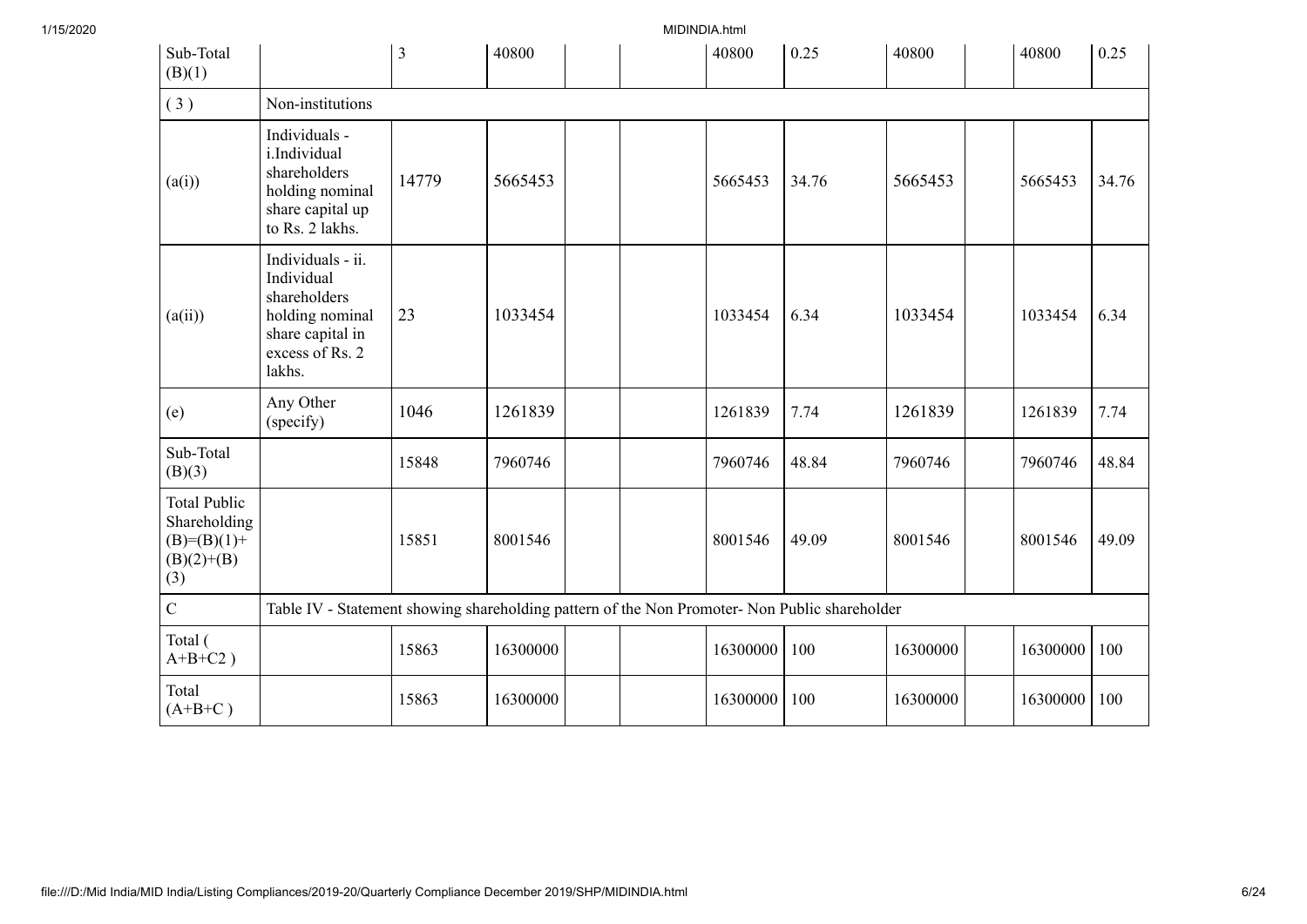|                                                                                         |                                                 |                                                  |                                                                 | Table II - Statement showing shareholding pattern of the Promoter and Promoter Group                                   |            |                                                         |            |                                                                  |                                           |  |  |
|-----------------------------------------------------------------------------------------|-------------------------------------------------|--------------------------------------------------|-----------------------------------------------------------------|------------------------------------------------------------------------------------------------------------------------|------------|---------------------------------------------------------|------------|------------------------------------------------------------------|-------------------------------------------|--|--|
|                                                                                         | No. Of<br><b>Shares</b><br>Underlying           | No. of<br><b>Shares</b>                          | No. Of Shares<br>Underlying<br>Outstanding                      | Shareholding, as a %<br>assuming full<br>conversion of                                                                 |            | Number of<br>Locked in<br>shares (XII)                  |            | Number of Shares<br>pledged or<br>otherwise<br>encumbered (XIII) | Number of<br>equity shares                |  |  |
| Sr.                                                                                     | Outstanding<br>convertible<br>securities<br>(X) | Underlying<br>Outstanding<br>Warrants<br>$(X_i)$ | convertible<br>securities and<br>No. Of<br>Warrants (Xi)<br>(a) | convertible securities (<br>as a percentage of<br>diluted share capital)<br>$(XI) = (VII)+(X) As a$<br>% of $(A+B+C2)$ | No.<br>(a) | As a<br>$%$ of<br>total<br><b>Shares</b><br>held<br>(b) | No.<br>(a) | As a % of total<br>Shares held<br>(b)                            | held in<br>dematerialized<br>form $(XIV)$ |  |  |
| $\mathbf{A}$                                                                            |                                                 |                                                  |                                                                 | Table II - Statement showing shareholding pattern of the Promoter and Promoter Group                                   |            |                                                         |            |                                                                  |                                           |  |  |
| (1)                                                                                     | Indian                                          |                                                  |                                                                 |                                                                                                                        |            |                                                         |            |                                                                  |                                           |  |  |
| (a)                                                                                     |                                                 |                                                  |                                                                 | 43.71                                                                                                                  |            |                                                         |            |                                                                  | 7125454                                   |  |  |
| (d)                                                                                     |                                                 |                                                  |                                                                 | 7.2                                                                                                                    |            |                                                         |            |                                                                  | 1173000                                   |  |  |
| Sub-Total (A)<br>(1)                                                                    |                                                 |                                                  |                                                                 | 50.91                                                                                                                  |            |                                                         |            |                                                                  | 8298454                                   |  |  |
| (2)                                                                                     | Foreign                                         |                                                  |                                                                 |                                                                                                                        |            |                                                         |            |                                                                  |                                           |  |  |
| Total<br>Shareholding<br>of Promoter<br>and Promoter<br>Group $(A)=$<br>$(A)(1)+(A)(2)$ |                                                 |                                                  |                                                                 | 50.91                                                                                                                  |            |                                                         |            |                                                                  | 8298454                                   |  |  |
| $\, {\bf B}$                                                                            |                                                 |                                                  |                                                                 | Table III - Statement showing shareholding pattern of the Public shareholder                                           |            |                                                         |            |                                                                  |                                           |  |  |
| (1)                                                                                     | Institutions                                    |                                                  |                                                                 |                                                                                                                        |            |                                                         |            |                                                                  |                                           |  |  |
| (f)                                                                                     |                                                 |                                                  |                                                                 | 0.25                                                                                                                   |            |                                                         |            |                                                                  | 200                                       |  |  |
| Sub-Total (B)<br>(1)                                                                    |                                                 |                                                  |                                                                 | 0.25                                                                                                                   |            |                                                         |            |                                                                  | 200                                       |  |  |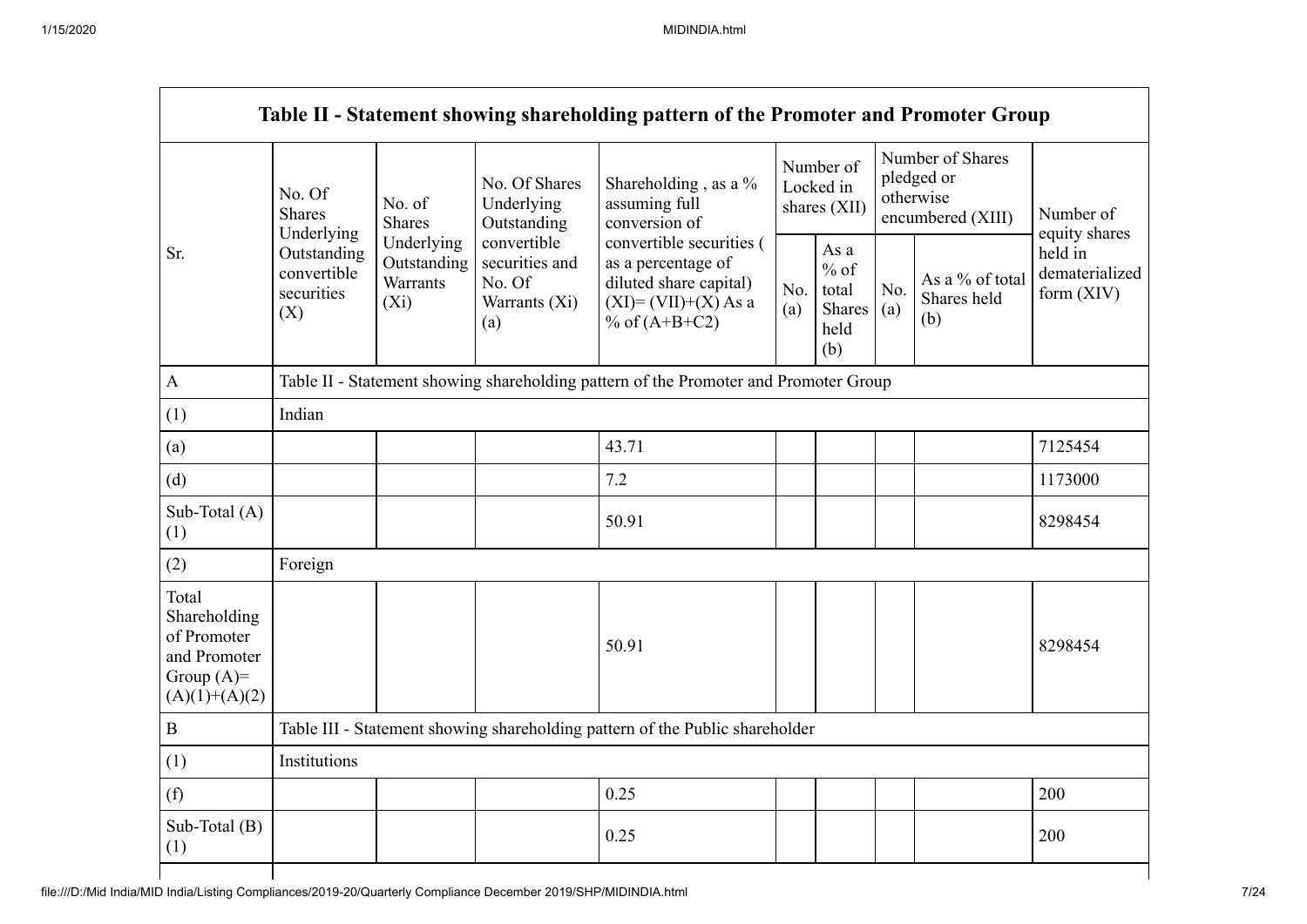| (3)                                                                       | Non-institutions                                                            |  |  |                                                                                               |  |  |  |  |          |  |
|---------------------------------------------------------------------------|-----------------------------------------------------------------------------|--|--|-----------------------------------------------------------------------------------------------|--|--|--|--|----------|--|
| (a(i))                                                                    |                                                                             |  |  | 34.76                                                                                         |  |  |  |  | 1687083  |  |
| (a(ii))                                                                   |                                                                             |  |  | 6.34                                                                                          |  |  |  |  | 540054   |  |
| (e)                                                                       |                                                                             |  |  | 7.74                                                                                          |  |  |  |  | 248739   |  |
| Sub-Total (B)<br>(3)                                                      |                                                                             |  |  | 48.84                                                                                         |  |  |  |  | 2475876  |  |
| <b>Total Public</b><br>Shareholding<br>$(B)= (B)(1) +$<br>$(B)(2)+(B)(3)$ |                                                                             |  |  | 49.09                                                                                         |  |  |  |  | 2476076  |  |
| $\mathcal{C}$                                                             |                                                                             |  |  | Table IV - Statement showing shareholding pattern of the Non Promoter- Non Public shareholder |  |  |  |  |          |  |
| Total (<br>$A+B+C2$ )                                                     |                                                                             |  |  | 100                                                                                           |  |  |  |  | 10774530 |  |
| Total<br>$(A+B+C)$                                                        |                                                                             |  |  | 100                                                                                           |  |  |  |  | 10774530 |  |
|                                                                           | Textual<br>Disclosure of notes on shareholding pattern<br>Information $(1)$ |  |  |                                                                                               |  |  |  |  |          |  |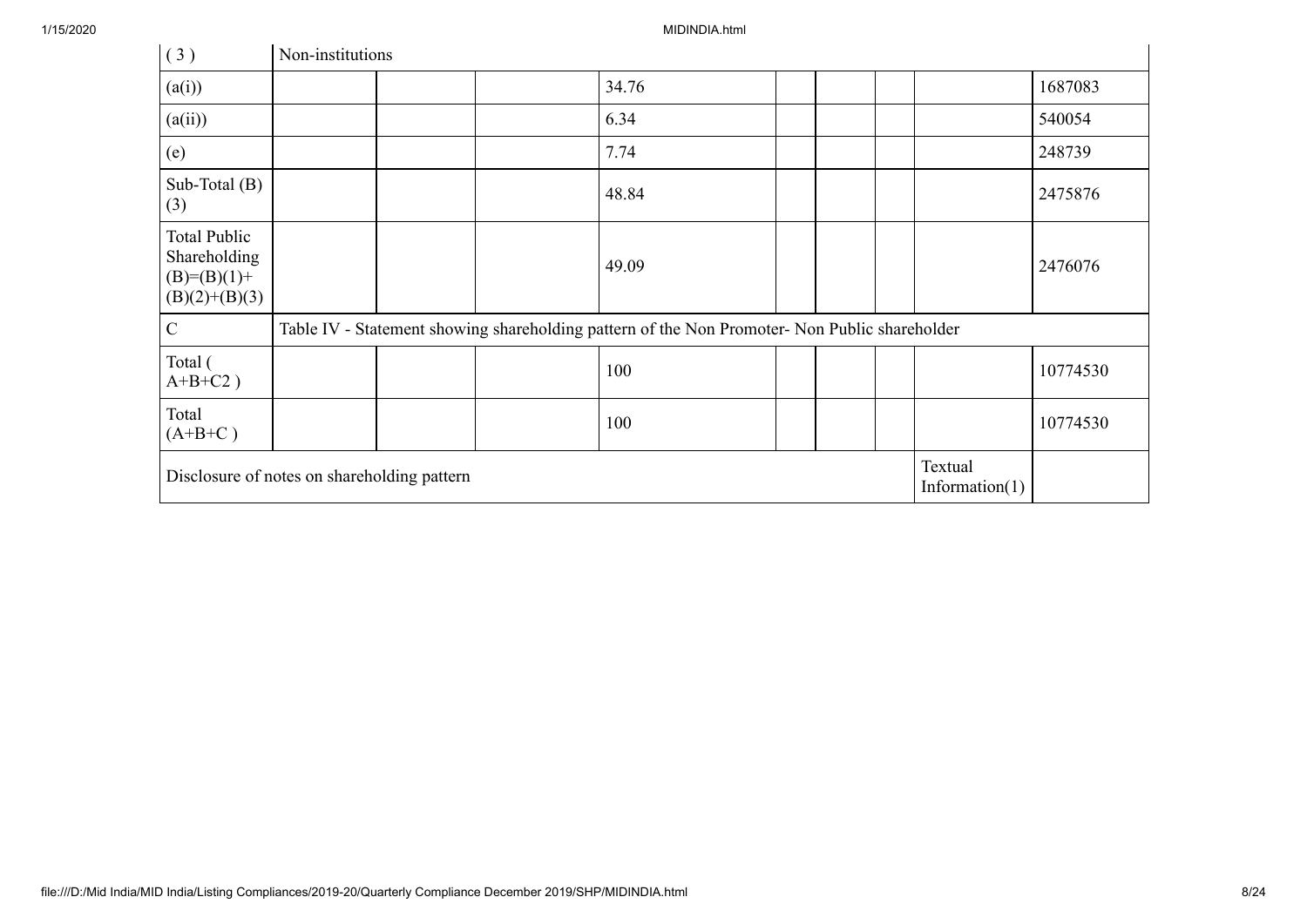|                       | <b>Text Block</b>                                                                                                                                                                                                                                                                                                                                                                                      |
|-----------------------|--------------------------------------------------------------------------------------------------------------------------------------------------------------------------------------------------------------------------------------------------------------------------------------------------------------------------------------------------------------------------------------------------------|
| Textual Information() | In previous quarters as well as during current quarter ended 31.12.2019 there were 14 members in<br>Promoters & Promoter Group and name of all the members has been mentioned in the Shareholding<br>Pattern for the quarter ended 31.12.2019. But the excel template is not counting name of promoters who<br>is not holding shares viz., Shankar Prasad Mansinghka & Mid India International Limited |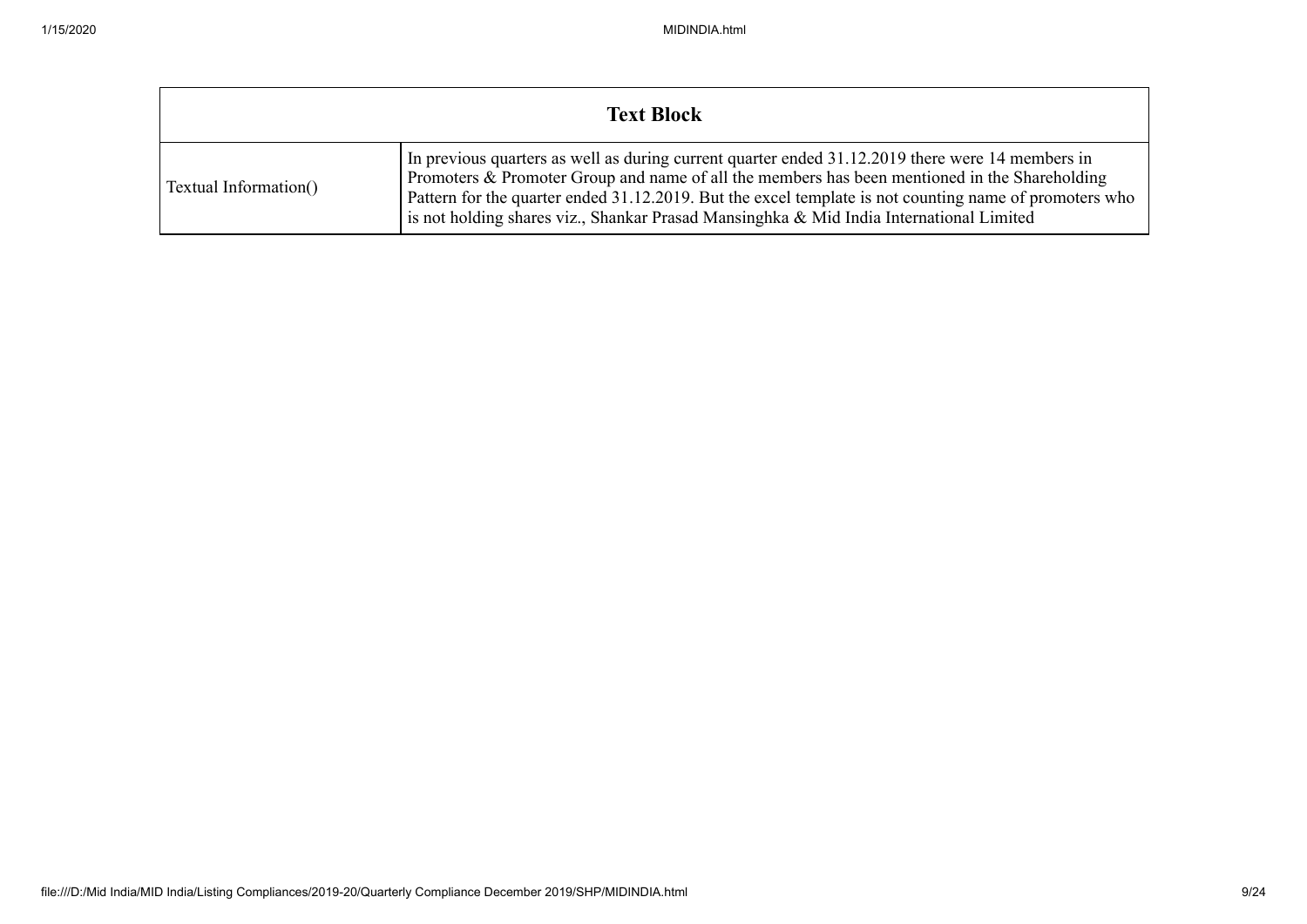| <b>Individuals/Hindu undivided Family</b>                                                                            |                                                                                 |                                    |                                                      |                                     |                                   |                           |                                                   |  |  |  |  |  |
|----------------------------------------------------------------------------------------------------------------------|---------------------------------------------------------------------------------|------------------------------------|------------------------------------------------------|-------------------------------------|-----------------------------------|---------------------------|---------------------------------------------------|--|--|--|--|--|
| Searial No.                                                                                                          | $\mathbf{1}$                                                                    | $\overline{2}$                     | $\overline{3}$                                       | $\overline{4}$                      | 5                                 | 6                         | $\overline{7}$                                    |  |  |  |  |  |
| Name of the<br>Shareholders (I)                                                                                      | <b>RANCHOD</b><br><b>PRASAD</b><br><b>LAXMI</b><br><b>NARAYAN</b><br><b>HUF</b> | <b>PRADEEP</b><br><b>GANEDIWAL</b> | <b>RANCHHOD</b><br><b>PRASAD</b><br><b>GANEDIWAL</b> | <b>PRADYUMN</b><br><b>GANEDIWAL</b> | <b>INDIRA</b><br><b>GANEDIWAL</b> | PRITI<br><b>GANEDIWAL</b> | <b>SUSHILA</b><br><b>DEVI</b><br><b>GANEDIWAL</b> |  |  |  |  |  |
| PAN(II)                                                                                                              | AADHR2968B                                                                      | ADYPG5554A                         | ADYPG5552G                                           | ADZPG5967A                          | AHEPG1089L                        | AEPPG8597R                | ADYPG5553H                                        |  |  |  |  |  |
| No. of fully paid<br>up equity shares<br>held (IV)                                                                   | 3757300                                                                         | 1195000                            | 906126                                               | 789130                              | 300000                            | 95000                     | 50000                                             |  |  |  |  |  |
| No. Of Partly paid-<br>up equity shares<br>held(V)                                                                   |                                                                                 |                                    |                                                      |                                     |                                   |                           |                                                   |  |  |  |  |  |
| No. Of shares<br>underlying<br>Depository<br>Receipts (VI)                                                           |                                                                                 |                                    |                                                      |                                     |                                   |                           |                                                   |  |  |  |  |  |
| Total nos. shares<br>held $(VII) = (IV) +$<br>$(V)$ + $(VI)$                                                         | 3757300                                                                         | 1195000                            | 906126                                               | 789130                              | 300000                            | 95000                     | 50000                                             |  |  |  |  |  |
| Shareholding as a<br>% of total no. of<br>shares (calculated<br>as per SCRR,<br>1957) (VIII) As a<br>% of $(A+B+C2)$ | 23.05                                                                           | 7.33                               | 5.56                                                 | 4.84                                | 1.84                              | 0.58                      | 0.31                                              |  |  |  |  |  |
| Number of Voting Rights held in each class of securities (IX)                                                        |                                                                                 |                                    |                                                      |                                     |                                   |                           |                                                   |  |  |  |  |  |
| Class eg:X                                                                                                           | 3757300                                                                         | 1195000                            | 906126                                               | 789130                              | 300000                            | 95000                     | 50000                                             |  |  |  |  |  |
| Class eg:y                                                                                                           |                                                                                 |                                    |                                                      |                                     |                                   |                           |                                                   |  |  |  |  |  |
|                                                                                                                      |                                                                                 |                                    |                                                      |                                     |                                   |                           |                                                   |  |  |  |  |  |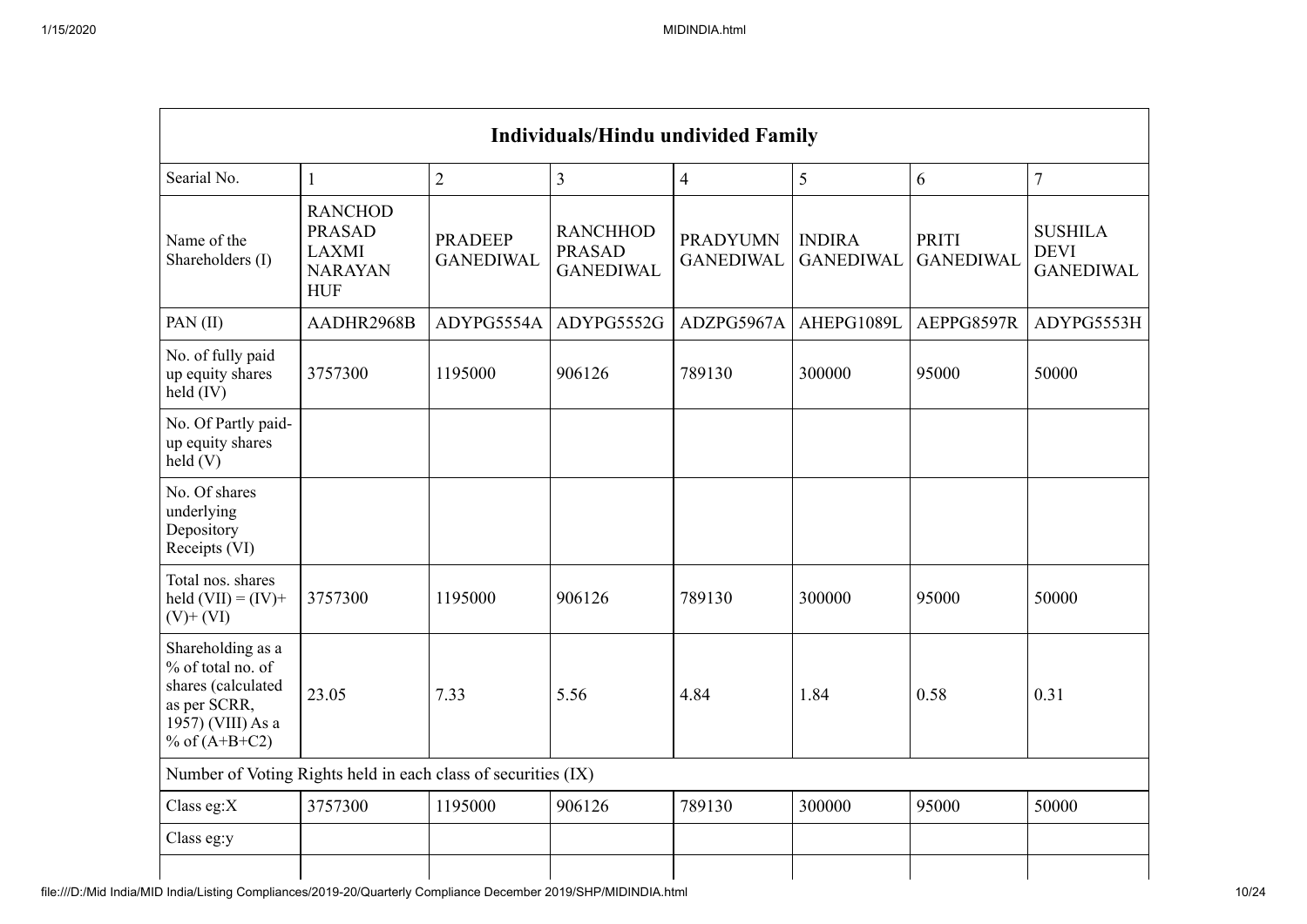| Total                                                                                                                                                                                    | 3757300 | 1195000 | 906126 | 789130 | 300000 | 95000 | 50000 |
|------------------------------------------------------------------------------------------------------------------------------------------------------------------------------------------|---------|---------|--------|--------|--------|-------|-------|
| Total as a % of<br>Total Voting rights                                                                                                                                                   | 23.05   | 7.33    | 5.56   | 4.84   | 1.84   | 0.58  | 0.31  |
| No. Of Shares<br>Underlying<br>Outstanding<br>convertible<br>securities $(X)$                                                                                                            |         |         |        |        |        |       |       |
| No. of Shares<br>Underlying<br>Outstanding<br>Warrants (Xi)                                                                                                                              |         |         |        |        |        |       |       |
| No. Of Shares<br>Underlying<br>Outstanding<br>convertible<br>securities and No.<br>Of Warrants (Xi)<br>(a)                                                                               |         |         |        |        |        |       |       |
| Shareholding, as a<br>% assuming full<br>conversion of<br>convertible<br>securities (as a<br>percentage of<br>diluted share<br>capital) (XI)=<br>$(VII)+(Xi)(a)$ As a<br>% of $(A+B+C2)$ | 23.05   | 7.33    | 5.56   | 4.84   | 1.84   | 0.58  | 0.31  |
| Number of Locked in shares (XII)                                                                                                                                                         |         |         |        |        |        |       |       |
| No. $(a)$                                                                                                                                                                                |         |         |        |        |        |       |       |
| As a % of total<br>Shares held (b)                                                                                                                                                       |         |         |        |        |        |       |       |
| Number of Shares pledged or otherwise encumbered (XIII)                                                                                                                                  |         |         |        |        |        |       |       |
| No. $(a)$                                                                                                                                                                                |         |         |        |        |        |       |       |
| As a % of total<br>Shares held (b)                                                                                                                                                       |         |         |        |        |        |       |       |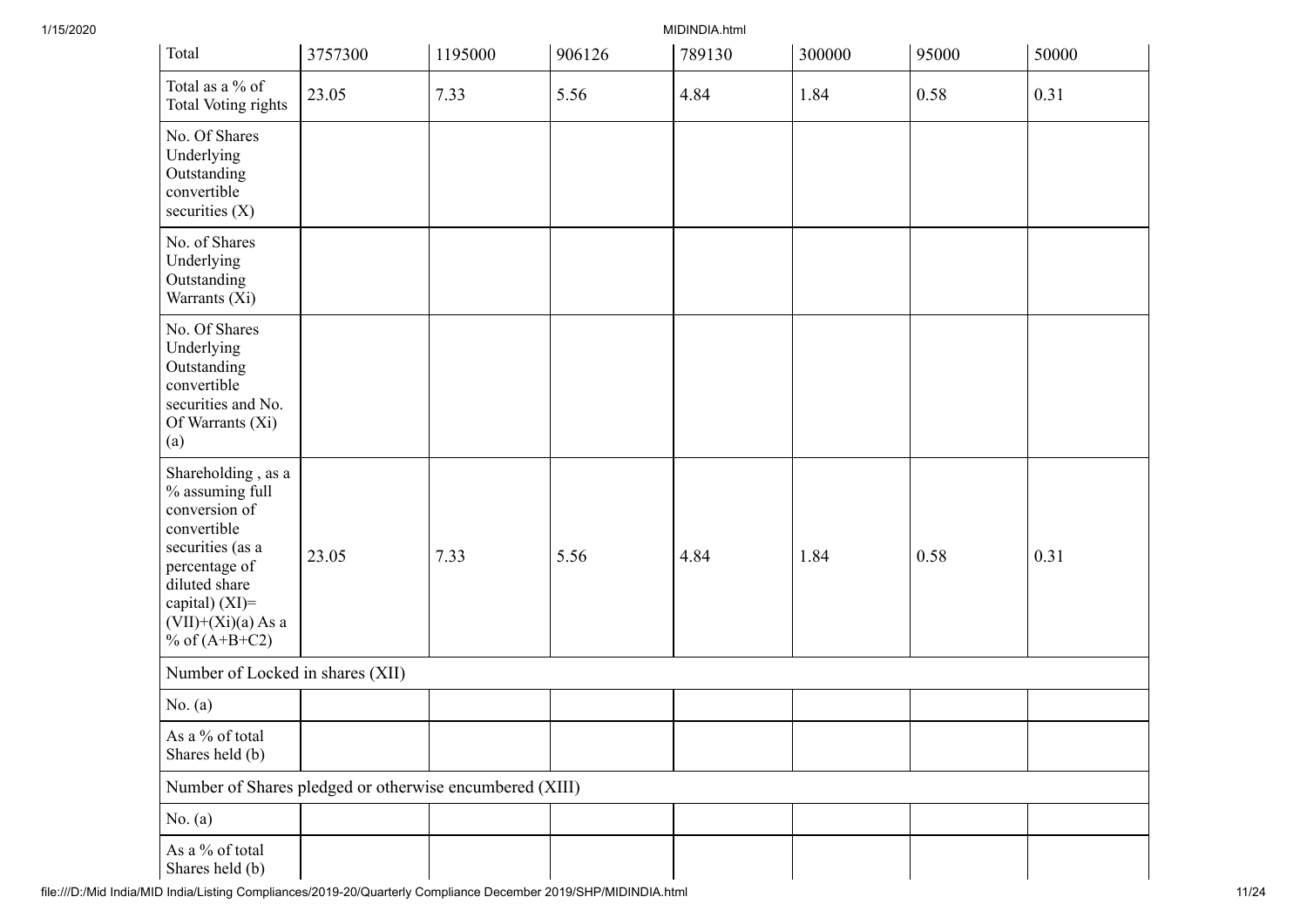| Number of equity<br>shares held in<br>dematerialized<br>form $(XIV)$ | 3757300                   | 1195000 | 906126   | 789130   | 300000            | 95000             | 50000             |
|----------------------------------------------------------------------|---------------------------|---------|----------|----------|-------------------|-------------------|-------------------|
| Reason for not providing PAN                                         |                           |         |          |          |                   |                   |                   |
| Reason for not<br>providing PAN                                      |                           |         |          |          |                   |                   |                   |
| Shareholder type                                                     | Promoter Group   Promoter |         | Promoter | Promoter | Promoter<br>Group | Promoter<br>Group | Promoter<br>Group |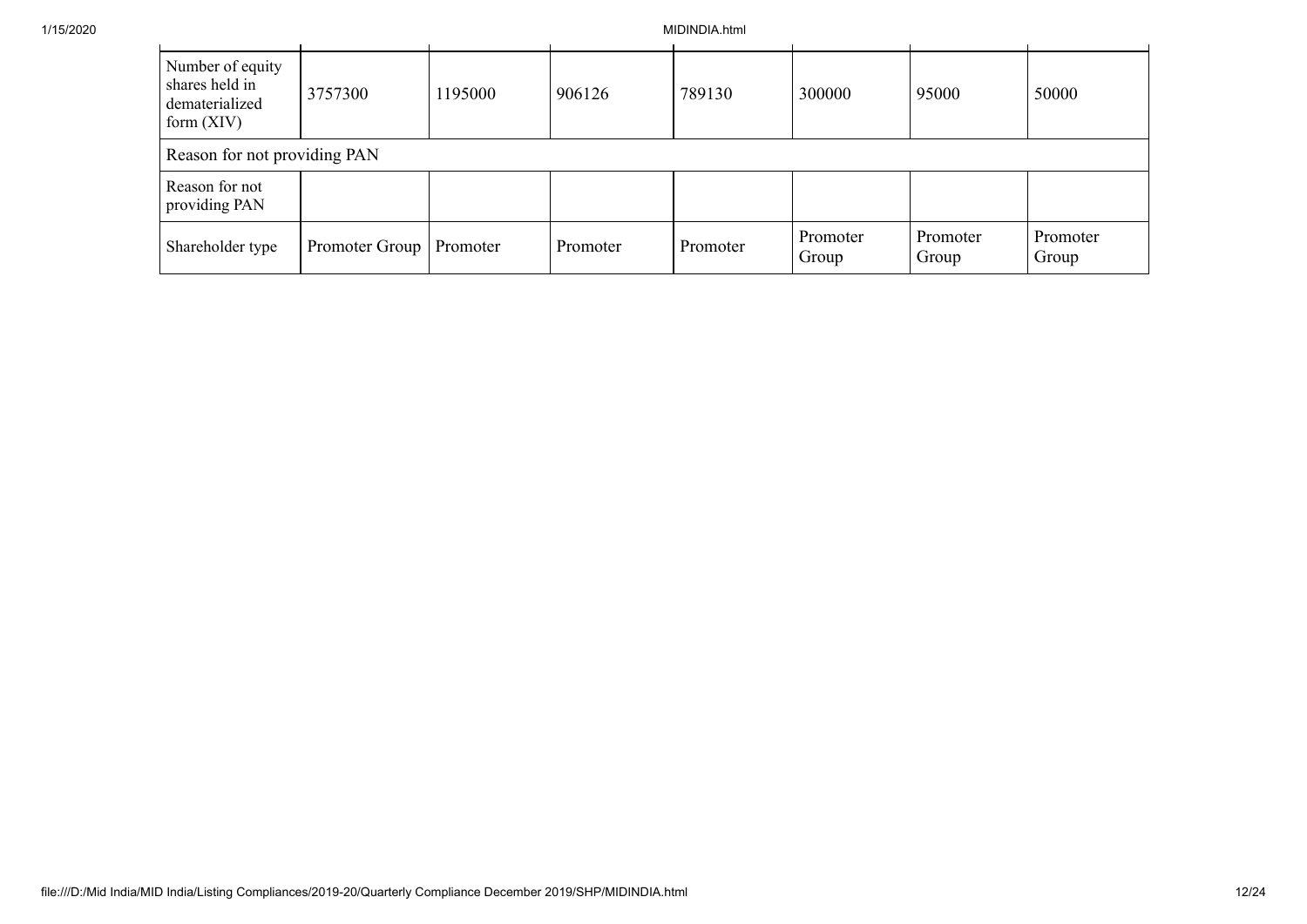| <b>Individuals/Hindu undivided Family</b> |                                    |                                      |                                                               |                                           |                          |  |  |  |  |  |  |  |
|-------------------------------------------|------------------------------------|--------------------------------------|---------------------------------------------------------------|-------------------------------------------|--------------------------|--|--|--|--|--|--|--|
| 8<br>9<br>Searial No.<br>10<br>11<br>12   |                                    |                                      |                                                               |                                           |                          |  |  |  |  |  |  |  |
| <b>NIRMAL</b><br><b>AGARWAL</b>           | <b>KANTA BAI</b><br><b>AGRAWAL</b> | <b>KRISHNA DAS</b><br><b>AGRAWAL</b> | <b>RITU</b><br><b>AGRAWAL</b>                                 | <b>SHANKAR PRASAD</b><br><b>MANSIGHKA</b> | Click here to<br>go back |  |  |  |  |  |  |  |
| ACZPA5279Q                                | ACZPA5280F                         | ACRPA3453E                           | AAMPA0956B                                                    | AAUPM4249F                                | Total                    |  |  |  |  |  |  |  |
| 10600                                     | 10000                              | 7898                                 | 4400                                                          | $\boldsymbol{0}$                          | 7125454                  |  |  |  |  |  |  |  |
|                                           |                                    |                                      |                                                               |                                           |                          |  |  |  |  |  |  |  |
|                                           |                                    |                                      |                                                               |                                           |                          |  |  |  |  |  |  |  |
| 10600                                     | 10000                              | 7898                                 | 4400                                                          | $\boldsymbol{0}$                          | 7125454                  |  |  |  |  |  |  |  |
| 0.07                                      | 0.06                               | 0.05                                 | 0.03                                                          | $\boldsymbol{0}$                          | 43.71                    |  |  |  |  |  |  |  |
|                                           |                                    |                                      |                                                               |                                           |                          |  |  |  |  |  |  |  |
| 10600                                     | 10000                              | 7898                                 | 4400                                                          | $\overline{0}$                            | 7125454                  |  |  |  |  |  |  |  |
|                                           |                                    |                                      |                                                               |                                           |                          |  |  |  |  |  |  |  |
| 10600                                     | 10000                              | 7898                                 | 4400                                                          | $\boldsymbol{0}$                          | 7125454                  |  |  |  |  |  |  |  |
| 0.07                                      | 0.06                               | 0.05                                 | 0.03                                                          | $\boldsymbol{0}$                          | 43.71                    |  |  |  |  |  |  |  |
|                                           |                                    |                                      | Number of Voting Rights held in each class of securities (IX) |                                           |                          |  |  |  |  |  |  |  |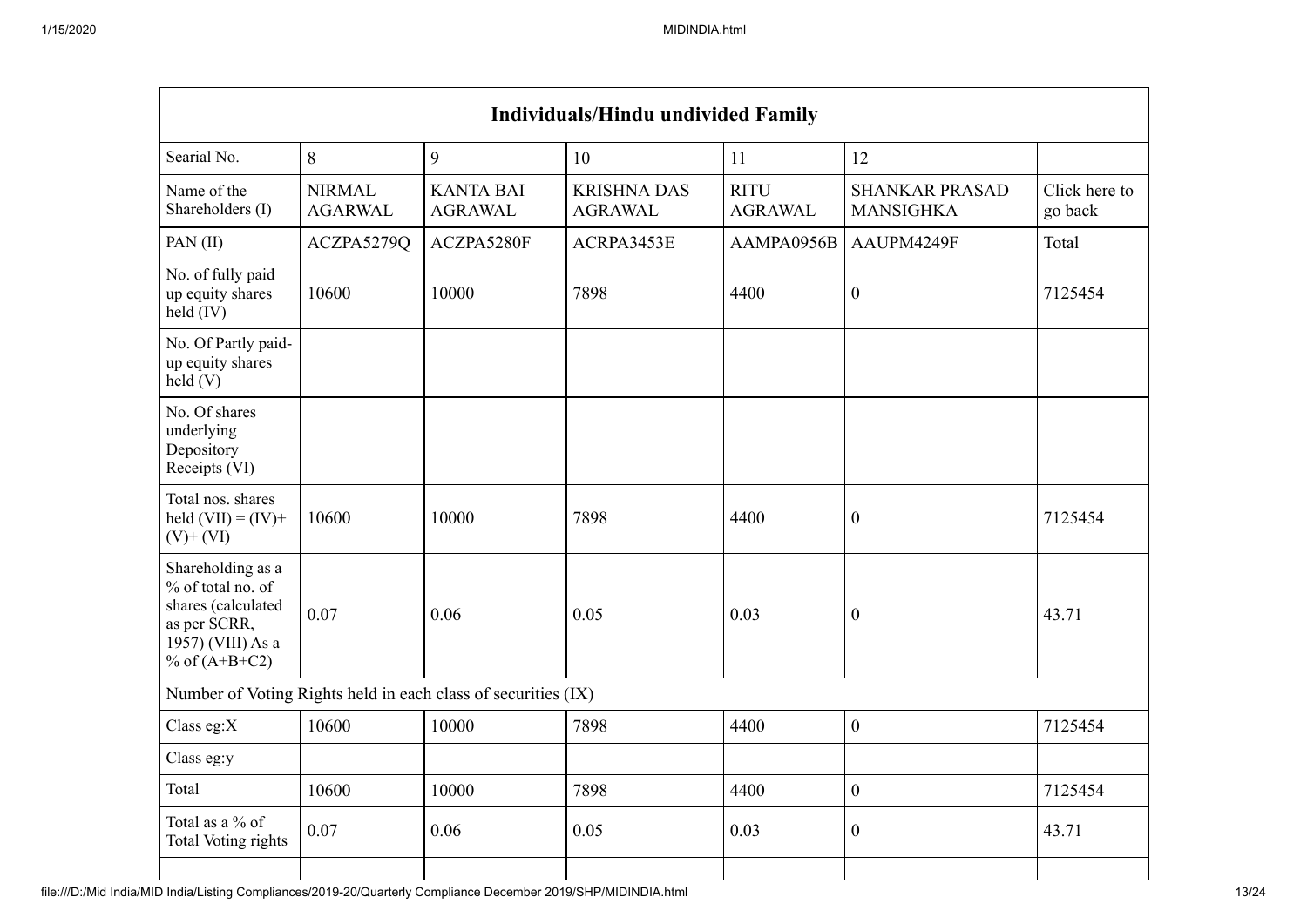| No. Of Shares<br>Underlying<br>Outstanding<br>convertible<br>securities $(X)$                                                                                                                  |       |                                                         |      |      |                  |         |
|------------------------------------------------------------------------------------------------------------------------------------------------------------------------------------------------|-------|---------------------------------------------------------|------|------|------------------|---------|
| No. of Shares<br>Underlying<br>Outstanding<br>Warrants (Xi)                                                                                                                                    |       |                                                         |      |      |                  |         |
| No. Of Shares<br>Underlying<br>Outstanding<br>convertible<br>securities and No.<br>Of Warrants (Xi)<br>(a)                                                                                     |       |                                                         |      |      |                  |         |
| Shareholding, as a<br>$\%$ assuming full<br>conversion of<br>convertible<br>securities (as a<br>percentage of<br>diluted share<br>capital) $(XI)$ =<br>$(VII)+(Xi)(a)$ As a<br>% of $(A+B+C2)$ | 0.07  | 0.06                                                    | 0.05 | 0.03 | $\boldsymbol{0}$ | 43.71   |
| Number of Locked in shares (XII)                                                                                                                                                               |       |                                                         |      |      |                  |         |
| No. $(a)$                                                                                                                                                                                      |       |                                                         |      |      |                  |         |
| As a % of total<br>Shares held (b)                                                                                                                                                             |       |                                                         |      |      |                  |         |
|                                                                                                                                                                                                |       | Number of Shares pledged or otherwise encumbered (XIII) |      |      |                  |         |
| No. (a)                                                                                                                                                                                        |       |                                                         |      |      |                  |         |
| As a % of total<br>Shares held (b)                                                                                                                                                             |       |                                                         |      |      |                  |         |
| Number of equity<br>shares held in                                                                                                                                                             | 10600 | 10000                                                   | 7898 | 4400 | $\boldsymbol{0}$ | 7125454 |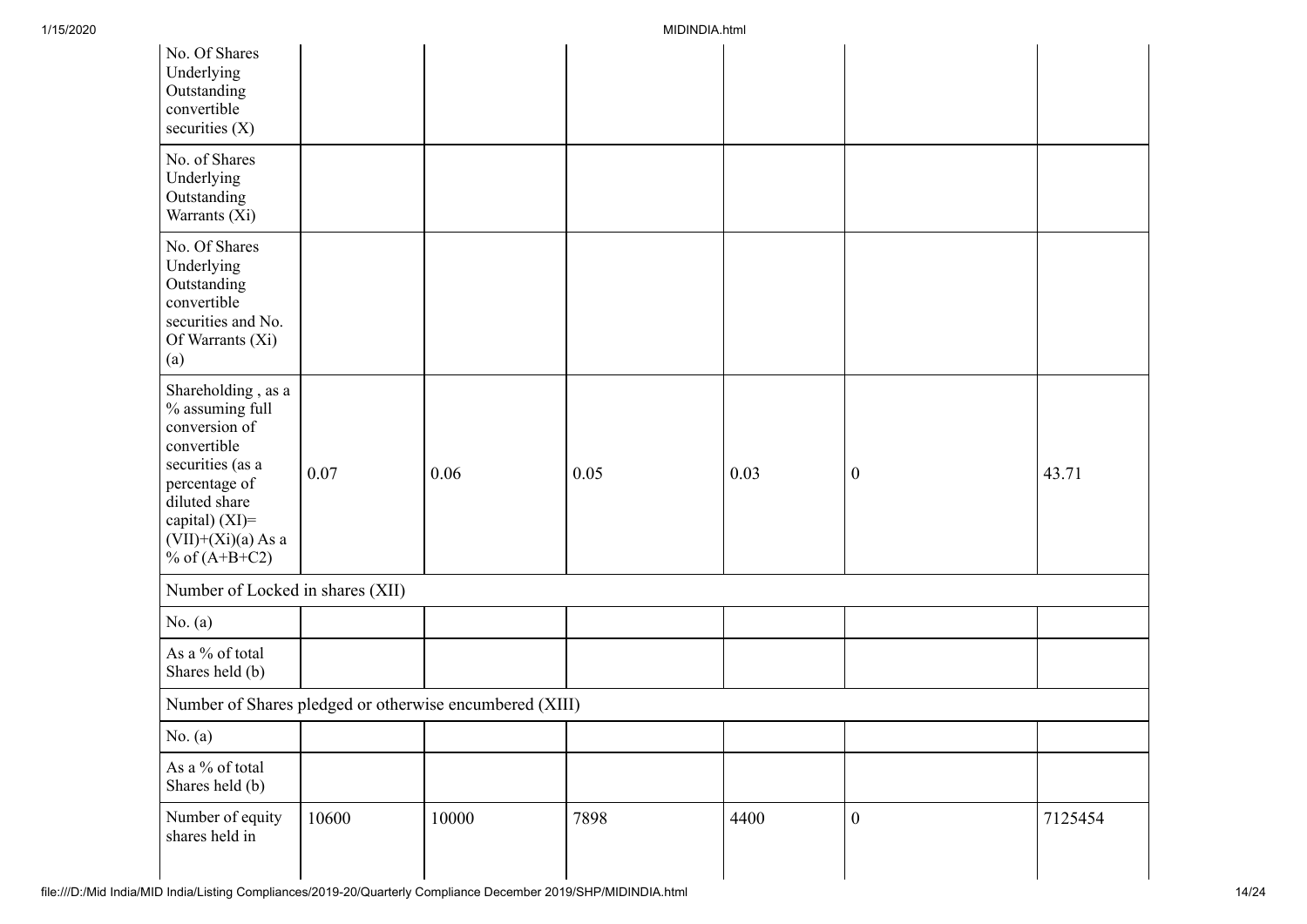| dematerialized<br>form $(XIV)$  |                   |                |                |                   |                |  |  |  |  |  |
|---------------------------------|-------------------|----------------|----------------|-------------------|----------------|--|--|--|--|--|
| Reason for not providing PAN    |                   |                |                |                   |                |  |  |  |  |  |
| Reason for not<br>providing PAN |                   |                |                |                   |                |  |  |  |  |  |
| Shareholder type                | Promoter<br>Group | Promoter Group | Promoter Group | Promoter<br>Group | Promoter Group |  |  |  |  |  |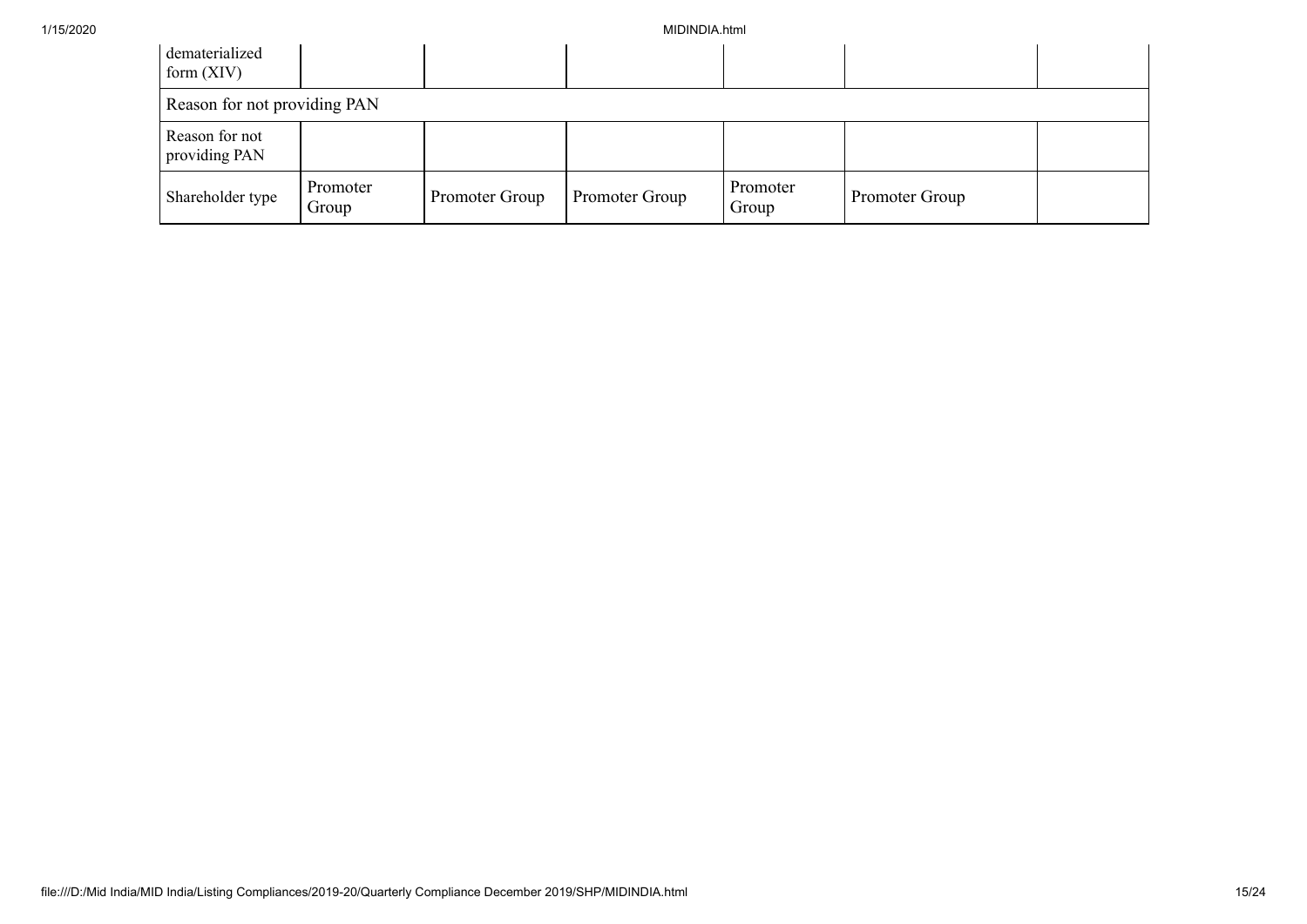| Any Other (specify)                                                                                                  |                                                                |                                           |                          |  |  |  |  |  |  |  |
|----------------------------------------------------------------------------------------------------------------------|----------------------------------------------------------------|-------------------------------------------|--------------------------|--|--|--|--|--|--|--|
| Searial No.                                                                                                          | $\mathbf{1}$                                                   | $\overline{2}$                            |                          |  |  |  |  |  |  |  |
| Category                                                                                                             | <b>Bodies Corporate</b>                                        | <b>Bodies Corporate</b>                   | Click here to go<br>back |  |  |  |  |  |  |  |
| Name of the<br>Shareholders (I)                                                                                      | <b>GANEDIWAL FINANCE AND LEASING PRIVATE</b><br><b>LIMITED</b> | MID INDIA INTERNATIONAL<br><b>LIMITED</b> |                          |  |  |  |  |  |  |  |
| PAN(II)                                                                                                              | AAACG5936E                                                     | AABCM9849D                                | Total                    |  |  |  |  |  |  |  |
| No. of the<br>Shareholders (I)                                                                                       | $\mathbf{1}$                                                   | $\boldsymbol{0}$                          | 1                        |  |  |  |  |  |  |  |
| No. of fully paid<br>up equity shares<br>$held$ (IV)                                                                 | 1173000                                                        | $\boldsymbol{0}$                          | 1173000                  |  |  |  |  |  |  |  |
| No. Of Partly paid-<br>up equity shares<br>held(V)                                                                   |                                                                |                                           |                          |  |  |  |  |  |  |  |
| No. Of shares<br>underlying<br>Depository<br>Receipts (VI)                                                           |                                                                |                                           |                          |  |  |  |  |  |  |  |
| Total nos. shares<br>held $(VII) = (IV) +$<br>$(V)$ + $(VI)$                                                         | 1173000                                                        | $\boldsymbol{0}$                          | 1173000                  |  |  |  |  |  |  |  |
| Shareholding as a<br>% of total no. of<br>shares (calculated<br>as per SCRR,<br>1957) (VIII) As a<br>% of $(A+B+C2)$ | 7.2                                                            | $\mathbf{0}$                              | 7.2                      |  |  |  |  |  |  |  |
|                                                                                                                      | Number of Voting Rights held in each class of securities (IX)  |                                           |                          |  |  |  |  |  |  |  |
| Class eg: X                                                                                                          | 1173000                                                        | $\boldsymbol{0}$                          | 1173000                  |  |  |  |  |  |  |  |
|                                                                                                                      |                                                                |                                           |                          |  |  |  |  |  |  |  |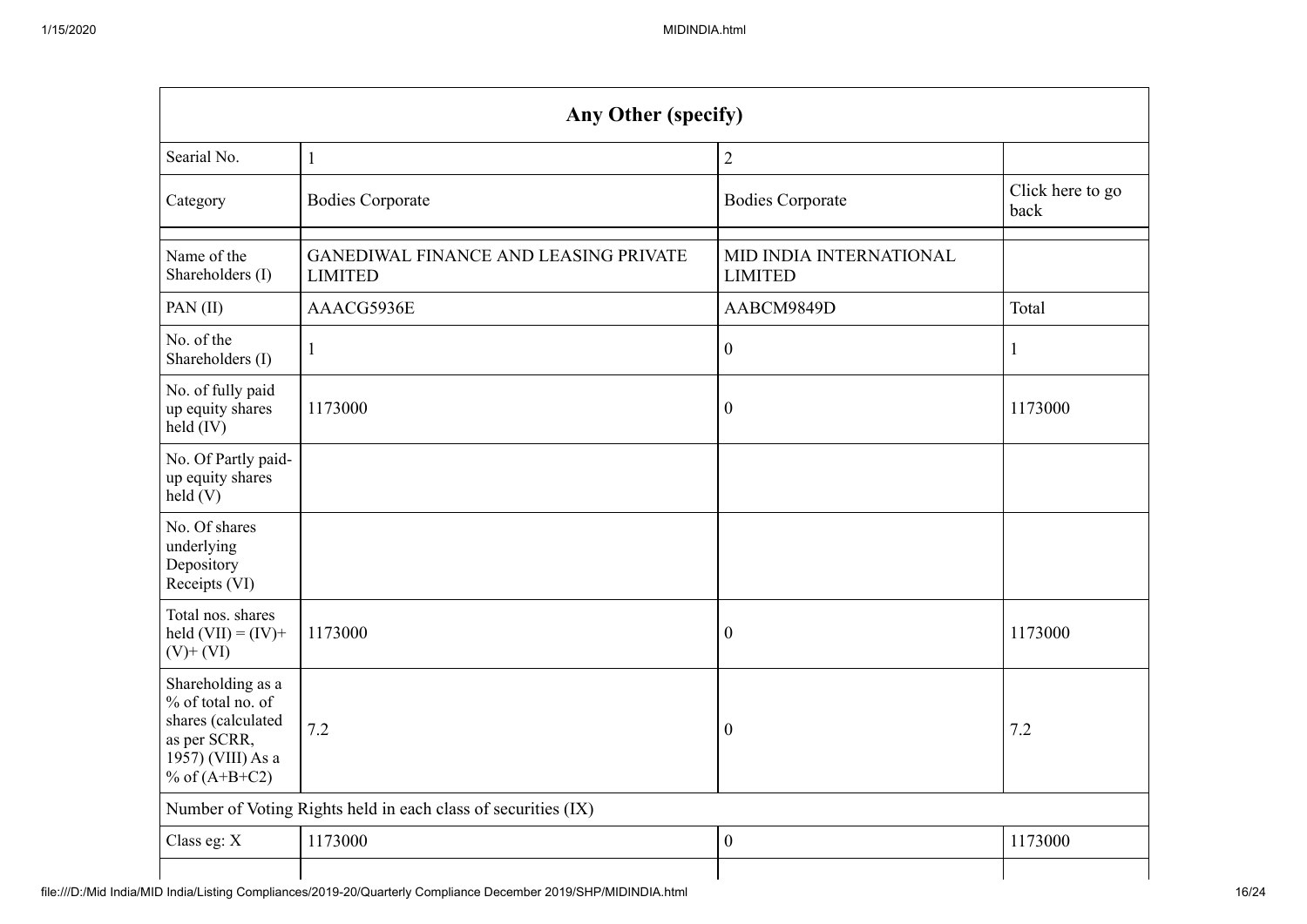| Class eg:y                                                                                                                                                                           |                                                         |                  |         |
|--------------------------------------------------------------------------------------------------------------------------------------------------------------------------------------|---------------------------------------------------------|------------------|---------|
| Total                                                                                                                                                                                | 1173000                                                 | $\boldsymbol{0}$ | 1173000 |
| Total as a % of<br>Total Voting rights                                                                                                                                               | $7.2\,$                                                 | $\boldsymbol{0}$ | $7.2\,$ |
| No. Of Shares<br>Underlying<br>Outstanding<br>convertible<br>securities $(X)$                                                                                                        |                                                         |                  |         |
| No. of Shares<br>Underlying<br>Outstanding<br>Warrants (Xi)                                                                                                                          |                                                         |                  |         |
| No. Of Shares<br>Underlying<br>Outstanding<br>convertible<br>securities and No.<br>Of Warrants (Xi)<br>(a)                                                                           |                                                         |                  |         |
| Shareholding, as a<br>% assuming full<br>conversion of<br>convertible<br>securities (as a<br>percentage of<br>diluted share<br>capital) (XI)=<br>$(VII)+(X)$ As a %<br>of $(A+B+C2)$ | 7.2                                                     | $\boldsymbol{0}$ | 7.2     |
| Number of Locked in shares (XII)                                                                                                                                                     |                                                         |                  |         |
| No. $(a)$                                                                                                                                                                            |                                                         |                  |         |
| As a % of total<br>Shares held (b)                                                                                                                                                   |                                                         |                  |         |
|                                                                                                                                                                                      | Number of Shares pledged or otherwise encumbered (XIII) |                  |         |
| No. $(a)$                                                                                                                                                                            |                                                         |                  |         |
|                                                                                                                                                                                      |                                                         |                  |         |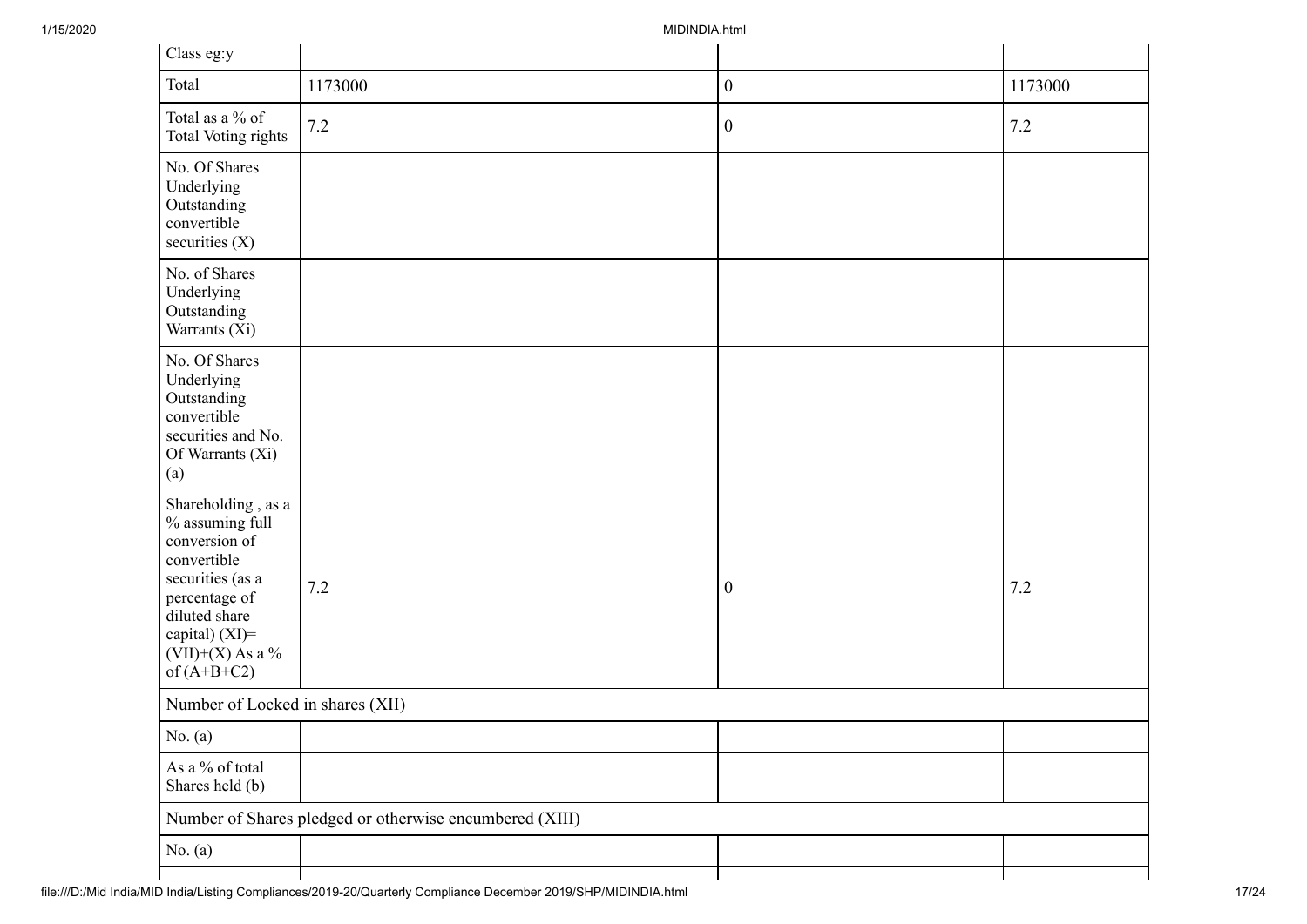| As a % of total<br>Shares held (b)                                   |                |                |         |
|----------------------------------------------------------------------|----------------|----------------|---------|
| Number of equity<br>shares held in<br>dematerialized<br>form $(XIV)$ | 1173000        | -0             | 1173000 |
| Reason for not providing PAN                                         |                |                |         |
| Reason for not<br>providing PAN                                      |                |                |         |
| Shareholder type                                                     | Promoter Group | Promoter Group |         |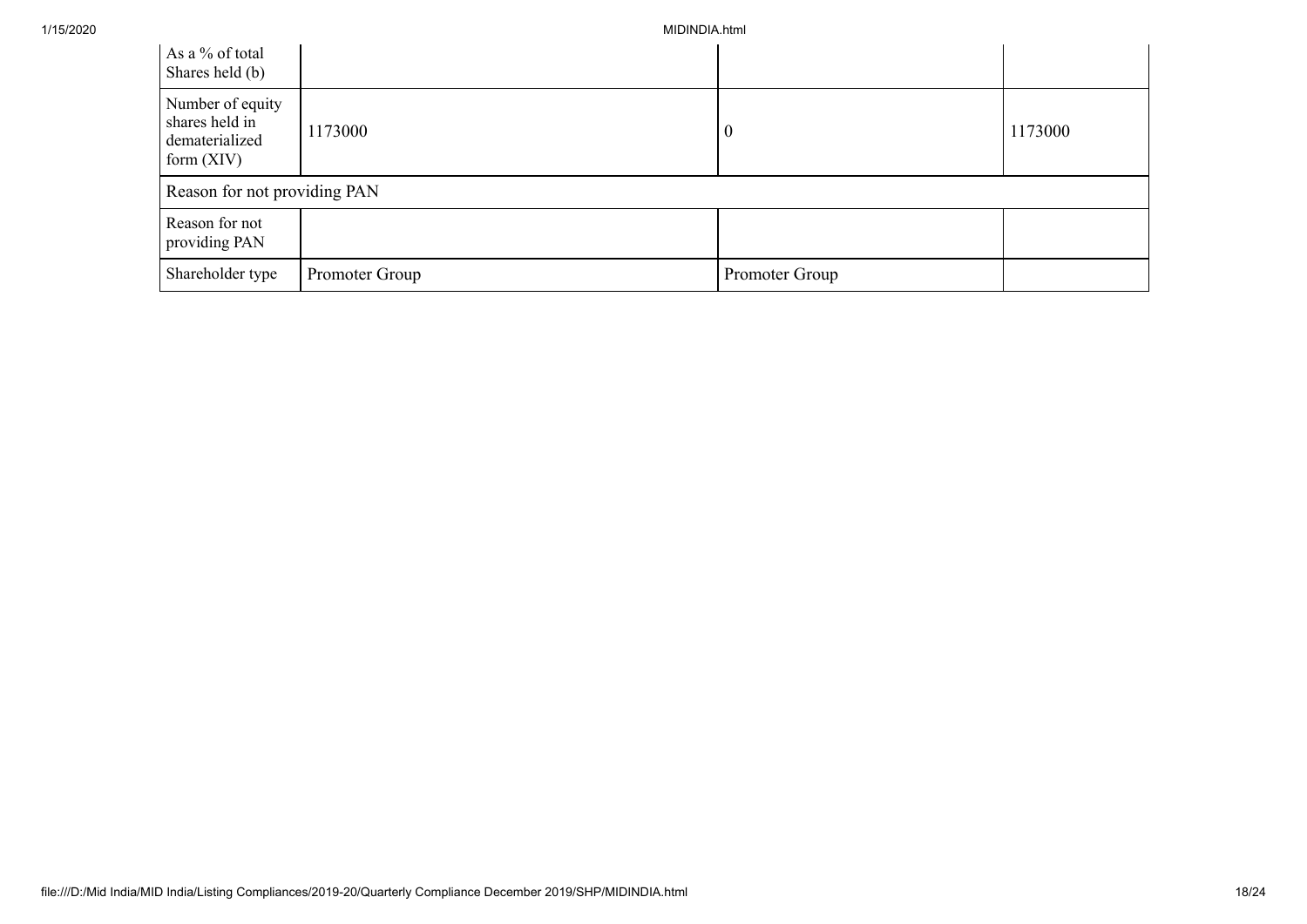$\blacksquare$ 

| Individuals - ii. Individual shareholders holding nominal share capital in excess of Rs. 2 lakhs.                    |                                                               |                       |  |  |  |  |  |  |  |
|----------------------------------------------------------------------------------------------------------------------|---------------------------------------------------------------|-----------------------|--|--|--|--|--|--|--|
| Searial No.                                                                                                          | $\mathbf{1}$                                                  |                       |  |  |  |  |  |  |  |
| Name of the<br>Shareholders (I)                                                                                      | <b>GIRDHARI SAGARMAL BIYANI</b>                               | Click here to go back |  |  |  |  |  |  |  |
| PAN(II)                                                                                                              | AADPB5632N                                                    | Total                 |  |  |  |  |  |  |  |
| No. of fully paid<br>up equity shares<br>$held$ (IV)                                                                 | 239300                                                        | 239300                |  |  |  |  |  |  |  |
| No. Of Partly paid-<br>up equity shares<br>held(V)                                                                   |                                                               |                       |  |  |  |  |  |  |  |
| No. Of shares<br>underlying<br>Depository<br>Receipts (VI)                                                           |                                                               |                       |  |  |  |  |  |  |  |
| Total nos. shares<br>held $(VII) = (IV) +$<br>$(V)$ + $(VI)$                                                         | 239300                                                        | 239300                |  |  |  |  |  |  |  |
| Shareholding as a<br>% of total no. of<br>shares (calculated<br>as per SCRR,<br>1957) (VIII) As a<br>% of $(A+B+C2)$ | 1.47                                                          | 1.47                  |  |  |  |  |  |  |  |
|                                                                                                                      | Number of Voting Rights held in each class of securities (IX) |                       |  |  |  |  |  |  |  |
| Class eg: $X$                                                                                                        | 239300                                                        | 239300                |  |  |  |  |  |  |  |
| Class eg:y                                                                                                           |                                                               |                       |  |  |  |  |  |  |  |
| Total                                                                                                                | 239300                                                        | 239300                |  |  |  |  |  |  |  |
| Total as a % of<br><b>Total Voting rights</b>                                                                        | 1.47                                                          | 1.47                  |  |  |  |  |  |  |  |
|                                                                                                                      |                                                               |                       |  |  |  |  |  |  |  |

h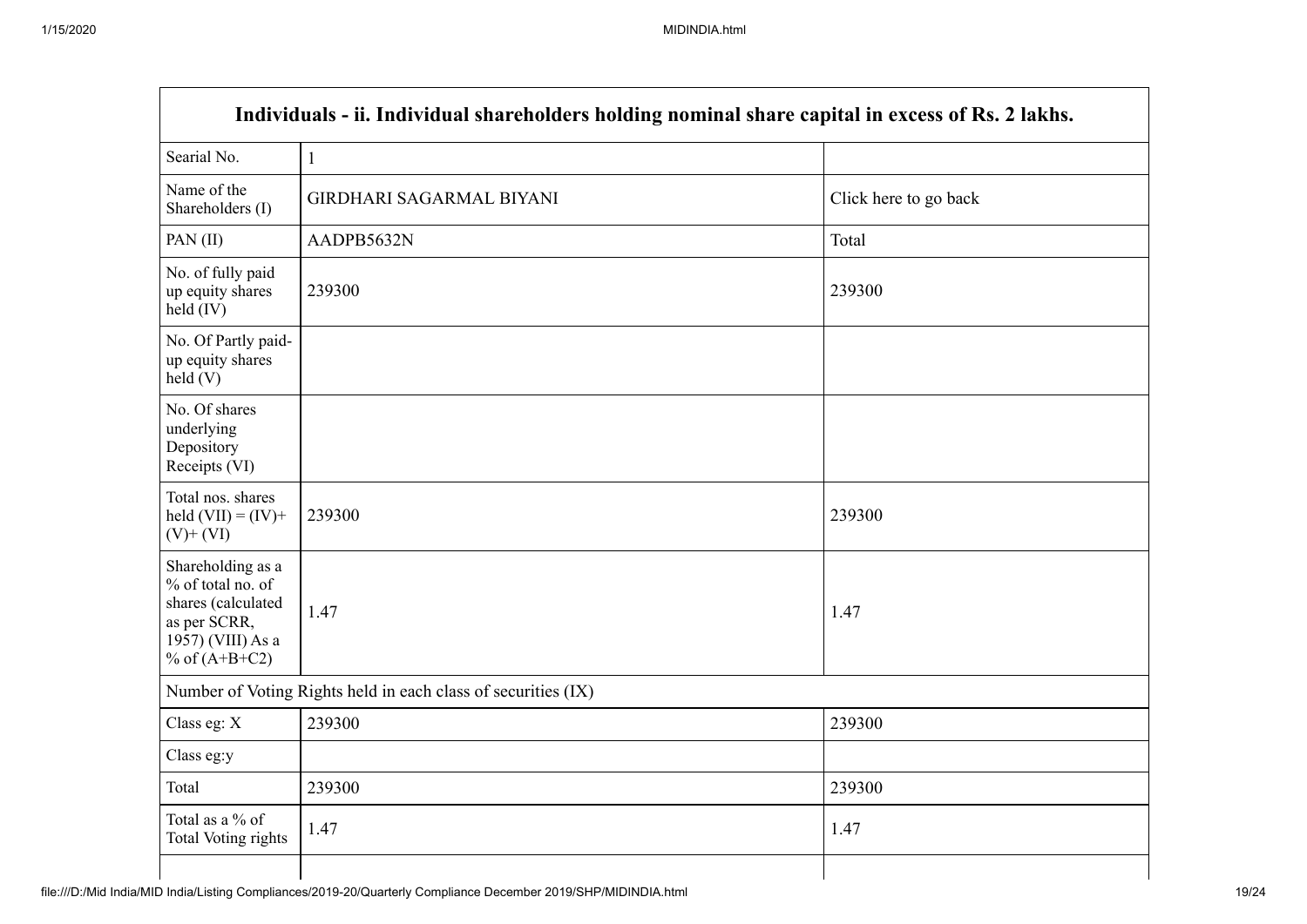| No. Of Shares<br>Underlying<br>Outstanding<br>convertible<br>securities $(X)$                                                                                                           |        |        |
|-----------------------------------------------------------------------------------------------------------------------------------------------------------------------------------------|--------|--------|
| No. of Shares<br>Underlying<br>Outstanding<br>Warrants (Xi)                                                                                                                             |        |        |
| No. Of Shares<br>Underlying<br>Outstanding<br>convertible<br>securities and No.<br>Of Warrants (Xi)<br>(a)                                                                              |        |        |
| Shareholding, as a<br>$\%$ assuming full<br>conversion of<br>convertible<br>securities (as a<br>percentage of<br>diluted share<br>capital) (XI)=<br>$(VII)+(X)$ As a %<br>of $(A+B+C2)$ | 1.47   | 1.47   |
| Number of Locked in shares (XII)                                                                                                                                                        |        |        |
| No. $(a)$                                                                                                                                                                               |        |        |
| As a % of total<br>Shares held (b)                                                                                                                                                      |        |        |
| Number of equity<br>shares held in<br>dematerialized<br>form (XIV)                                                                                                                      | 170500 | 170500 |
| Reason for not providing PAN                                                                                                                                                            |        |        |
| Reason for not<br>providing PAN                                                                                                                                                         |        |        |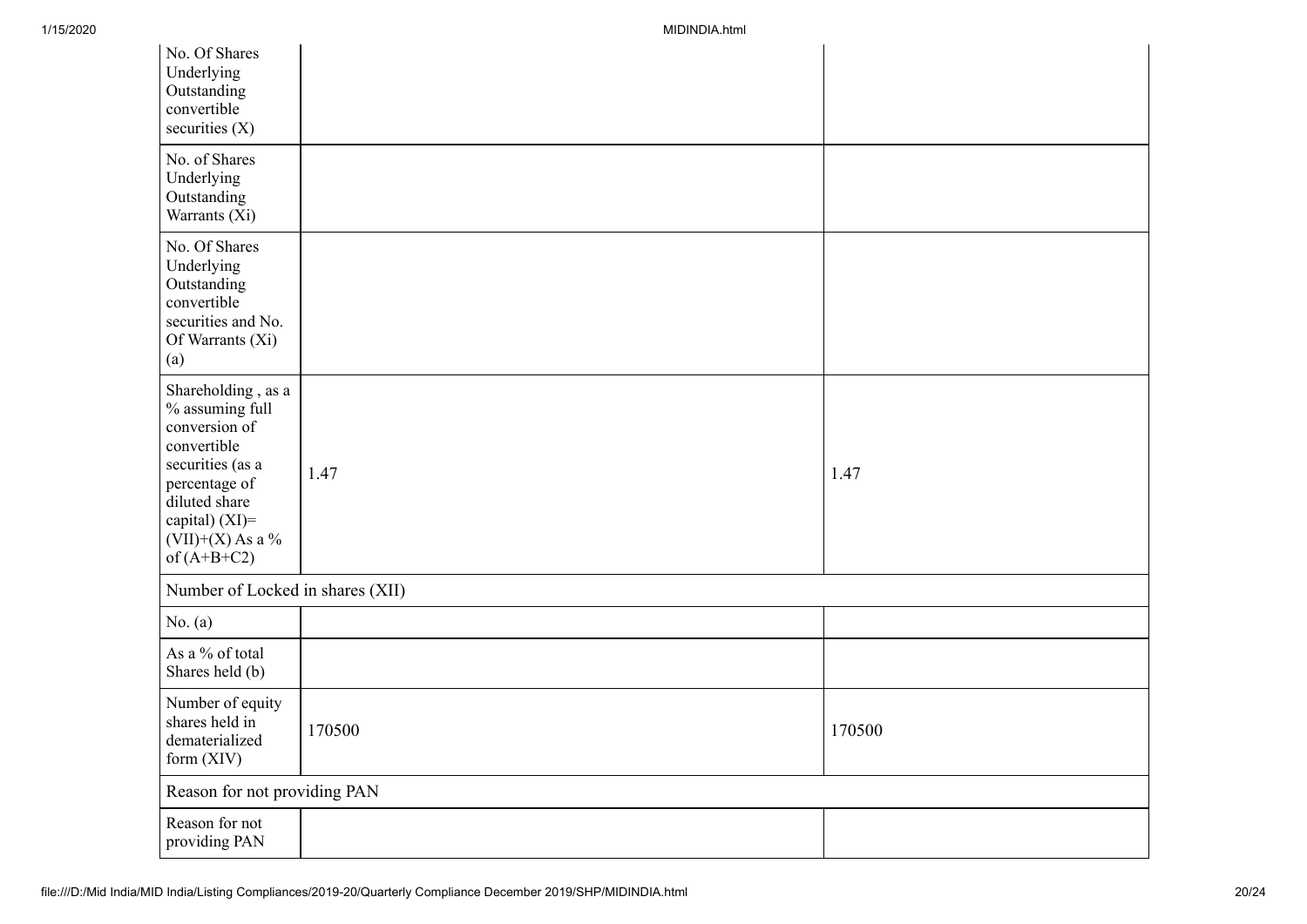| Any Other (specify)                                                                                                          |                            |                                                               |                                     |                     |                       |  |  |  |  |  |
|------------------------------------------------------------------------------------------------------------------------------|----------------------------|---------------------------------------------------------------|-------------------------------------|---------------------|-----------------------|--|--|--|--|--|
| $\overline{2}$<br>Searial No.<br>$\overline{3}$<br>$\overline{4}$<br>$\mathbf{1}$                                            |                            |                                                               |                                     |                     |                       |  |  |  |  |  |
| Category                                                                                                                     | <b>Bodies</b><br>Corporate | Non-Resident Indian<br>(NRI)                                  | Overseas Corporate<br><b>Bodies</b> | Clearing<br>Members |                       |  |  |  |  |  |
| Category / More<br>than 1 percentage                                                                                         | Category                   | Category                                                      | Category                            | Category            |                       |  |  |  |  |  |
| Name of the<br>Shareholders (I)                                                                                              |                            |                                                               |                                     |                     | Click here to go back |  |  |  |  |  |
| PAN(II)                                                                                                                      |                            |                                                               |                                     |                     | Total                 |  |  |  |  |  |
| No. of the<br>Shareholders (I)                                                                                               | 82                         | 960                                                           | 1                                   | 3                   | 1046                  |  |  |  |  |  |
| No. of fully paid<br>up equity shares<br>$held$ (IV)                                                                         | 640973                     | 617389                                                        | 500                                 | 2977                | 1261839               |  |  |  |  |  |
| No. Of Partly paid-<br>up equity shares<br>held(V)                                                                           |                            |                                                               |                                     |                     |                       |  |  |  |  |  |
| No. Of shares<br>underlying<br>Depository<br>Receipts (VI)                                                                   |                            |                                                               |                                     |                     |                       |  |  |  |  |  |
| Total nos. shares<br>held $(VII) = (IV) +$<br>$(V)$ + $(VI)$                                                                 | 640973                     | 617389                                                        | 500                                 | 2977                | 1261839               |  |  |  |  |  |
| Shareholding as a<br>% of total no. of<br>shares (calculated<br>3.93<br>as per SCRR,<br>1957) (VIII) As a<br>% of $(A+B+C2)$ |                            | 3.79                                                          | $\boldsymbol{0}$                    | 0.02                | 7.74                  |  |  |  |  |  |
|                                                                                                                              |                            | Number of Voting Rights held in each class of securities (IX) |                                     |                     |                       |  |  |  |  |  |
|                                                                                                                              |                            |                                                               |                                     |                     |                       |  |  |  |  |  |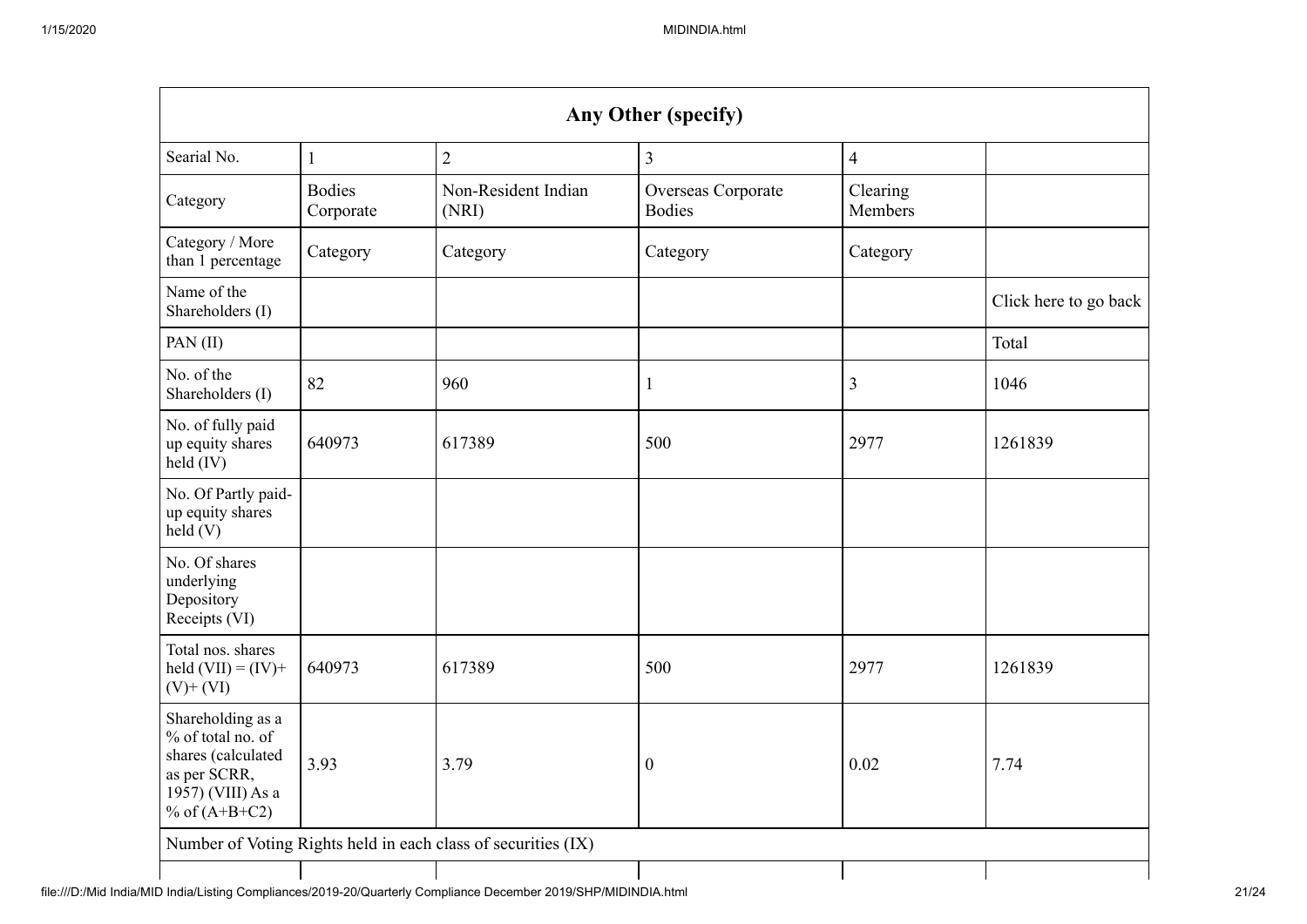| Class eg: X                                                                                                                                                                          | 640973 | 617389 | 500              | 2977 | 1261839 |  |  |  |  |
|--------------------------------------------------------------------------------------------------------------------------------------------------------------------------------------|--------|--------|------------------|------|---------|--|--|--|--|
| Class eg:y                                                                                                                                                                           |        |        |                  |      |         |  |  |  |  |
| Total                                                                                                                                                                                | 640973 | 617389 | 500              | 2977 | 1261839 |  |  |  |  |
| Total as a % of<br>Total Voting rights                                                                                                                                               | 3.93   | 3.79   | $\boldsymbol{0}$ | 0.02 | 7.74    |  |  |  |  |
| No. Of Shares<br>Underlying<br>Outstanding<br>convertible<br>securities $(X)$                                                                                                        |        |        |                  |      |         |  |  |  |  |
| No. of Shares<br>Underlying<br>Outstanding<br>Warrants (Xi)                                                                                                                          |        |        |                  |      |         |  |  |  |  |
| No. Of Shares<br>Underlying<br>Outstanding<br>convertible<br>securities and No.<br>Of Warrants (Xi)<br>(a)                                                                           |        |        |                  |      |         |  |  |  |  |
| Shareholding, as a<br>% assuming full<br>conversion of<br>convertible<br>securities (as a<br>percentage of<br>diluted share<br>capital) (XI)=<br>$(VII)+(X)$ As a %<br>of $(A+B+C2)$ | 3.93   | 3.79   | $\boldsymbol{0}$ | 0.02 | 7.74    |  |  |  |  |
| Number of Locked in shares (XII)                                                                                                                                                     |        |        |                  |      |         |  |  |  |  |
| No. $(a)$                                                                                                                                                                            |        |        |                  |      |         |  |  |  |  |
| As a % of total<br>Shares held (b)                                                                                                                                                   |        |        |                  |      |         |  |  |  |  |
| Number of equity<br>shares held in                                                                                                                                                   | 212373 | 33389  | $\boldsymbol{0}$ | 2977 | 248739  |  |  |  |  |

file:///D:/Mid India/MID India/Listing Compliances/2019-20/Quarterly Compliance December 2019/SHP/MIDINDIA.html 22/24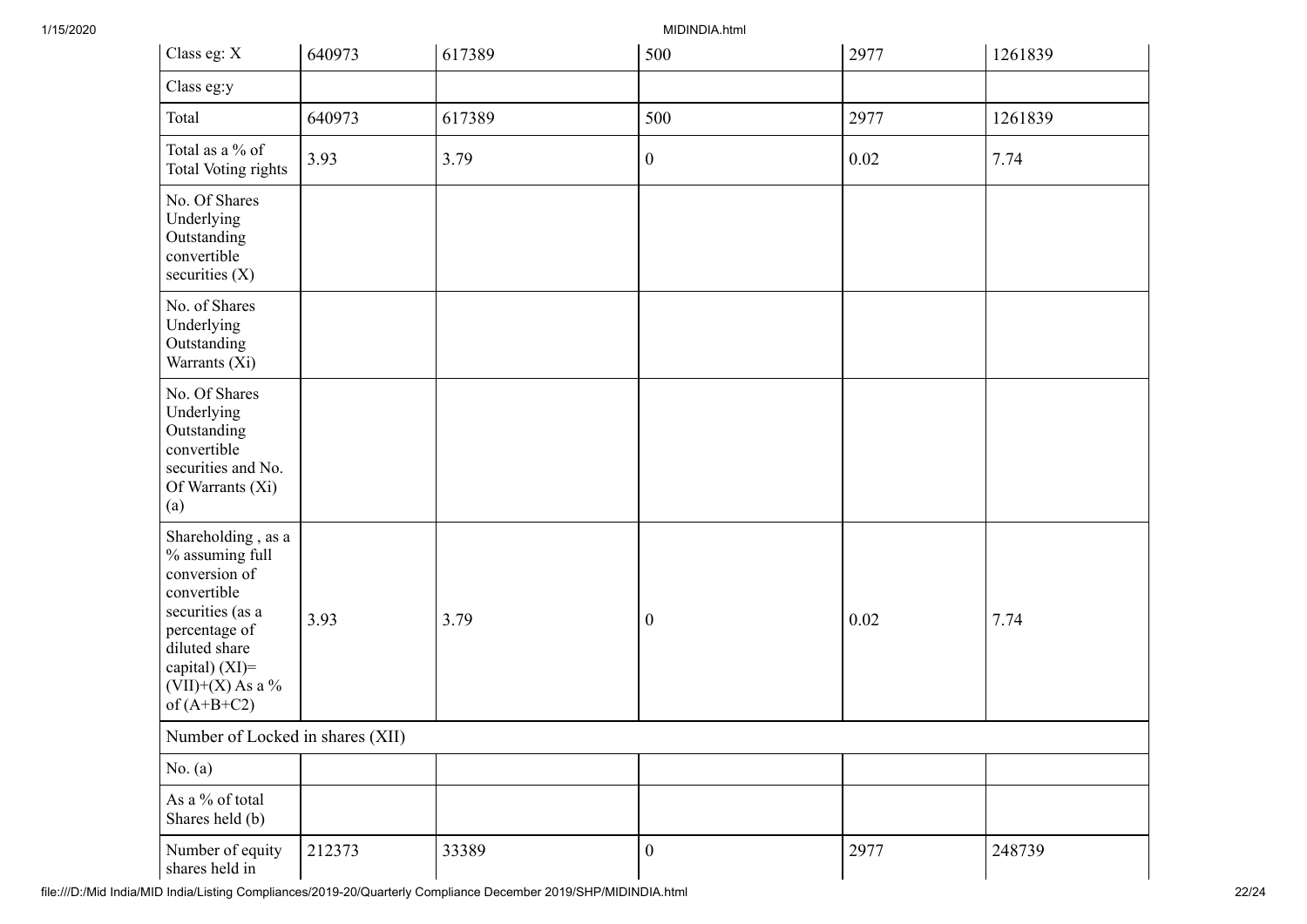| dematerialized<br>form $(XIV)$  |  |  |  |  |  |  |  |  |  |
|---------------------------------|--|--|--|--|--|--|--|--|--|
| Reason for not providing PAN    |  |  |  |  |  |  |  |  |  |
| Reason for not<br>providing PAN |  |  |  |  |  |  |  |  |  |